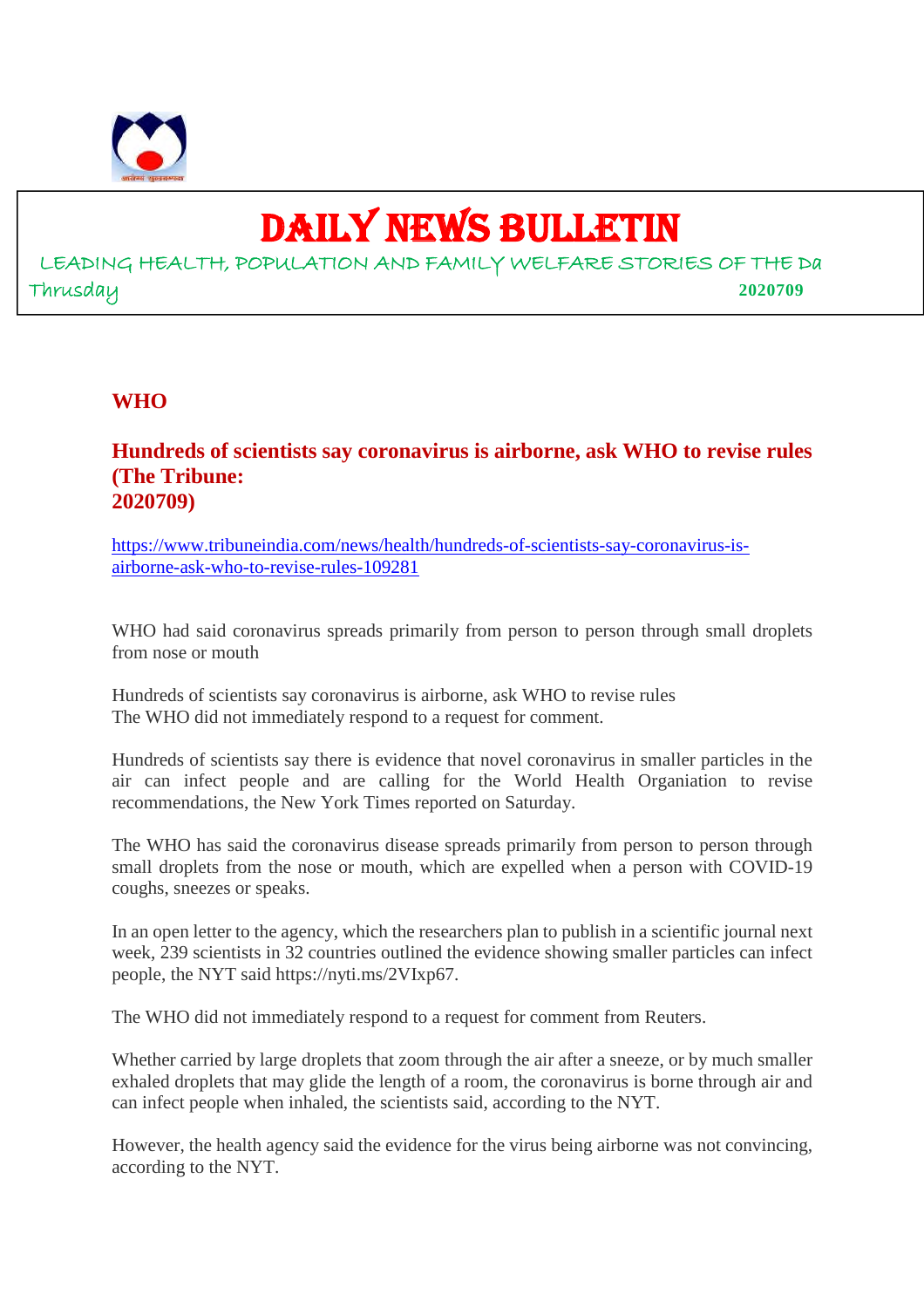"Especially in the last couple of months, we have been stating several times that we consider airborne transmission as possible but certainly not supported by solid or even clear evidence," Dr. Benedetta Allegranzi, the WHO's technical lead of infection prevention and control, was quoted as saying by the NYT. Reuters

### **Desperation science'**

#### **Desperation science' slows the hunt for coronavirus drugs (The Tribune: 2020709)**

https://www.tribuneindia.com/news/health/desperation-science-slows-the-hunt-forcoronavirus-drugs-110234

Scientific shortcuts have slowed understanding of the disease Desperate to solve the deadly conundrum of COVID-19, the world is clamouring for fast answers and solutions from a research system not built for haste.

The ironic, and perhaps tragic, result: Scientific shortcuts have slowed understanding of the disease and delayed the ability to find out which drugs help, hurt or have no effect at all.

As deaths from the coronavirus relentlessly mounted into the hundreds of thousands, tens of thousands of doctors and patients rushed to use drugs before they could be proved safe or effective. A slew of low-quality studies clouded the picture even more.

"People had an epidemic in front of them and were not prepared to wait," said Dr Derek Angus, critical care chief at the University of Pittsburgh Medical Center. "We made traditional clinical research look so slow and cumbersome."

It wasn't until mid-June – nearly six months in—when the first evidence came that a drug could improve survival. Researchers in the United Kingdom managed to enroll one of every six hospitalised COVID-19 patients into a large study that found a cheap steroid called dexamethasone helps and that a widely used malaria drug does not.

The study changed practice overnight, even though results had not been published or reviewed by other scientists.

In the United States, a smaller but rigorous study found a different drug can shorten recovery time for seriously-ill patients, but many questions remain about its best use.

Doctors are still frantically reaching for anything else that might fight the many ways the virus can do harm, experimenting with medicines for stroke, heartburn, blood clots, gout, depression, inflammation, AIDS, hepatitis, cancer, arthritis and even stem cells and radiation.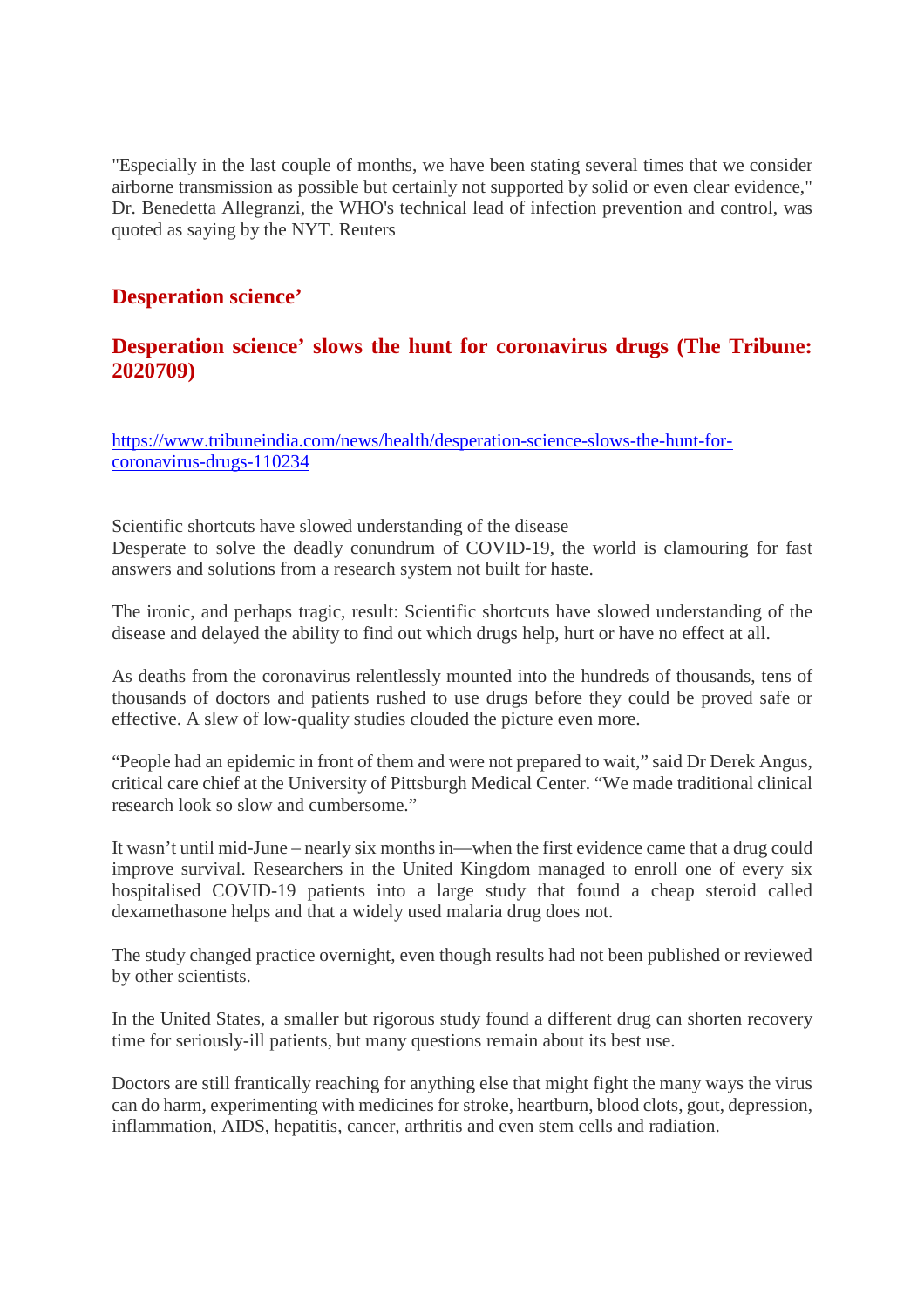"Everyone has been kind of grasping for anything that might work. And that's not how you develop sound medical practice," said Dr Steven Nissen, a Cleveland Clinic researcher and frequent adviser to the U.S. Food and Drug Administration. "Desperation is not a strategy."

Few definitive studies have been done in the US, with some undermined by people getting drugs on their own or lax methods from drug companies sponsoring the work.

And politics magnified the problem. Tens of thousands of people tried a malaria medicine after President Donald Trump relentlessly promoted it, saying, "What have you got to lose?"

Meanwhile, the nation's top infectious disease expert, Dr. Anthony Fauci, warned "I like to prove things first." For three months, weak studies polarized views of hydroxychloroquine until several more reliable ones found it ineffective for treatment. — AP

### **Anti-Covid drug Remdesivir**

#### **Anti-Covid drug Remdesivir being sold for up to Rs 60K, drug controller orders clampdown on hoarders (The Tribune: 2020709)**

The MRP of the drug is Rs 5,400 for a 100 mg vial

https://www.tribuneindia.com/news/health/anti-covid-drug-remdesivir-being-sold-for-up-tors-60k-drug-controller-orders-clampdown-on-hoarders-110170



The government has ordered a countrywide crackdown on hoarders and black marketers of antiviral drug Remdesivir—allowed for use in severe COVID-19 cases—after evidence that patients have to pay between Rs 16,000 to Rs 60,000 for it.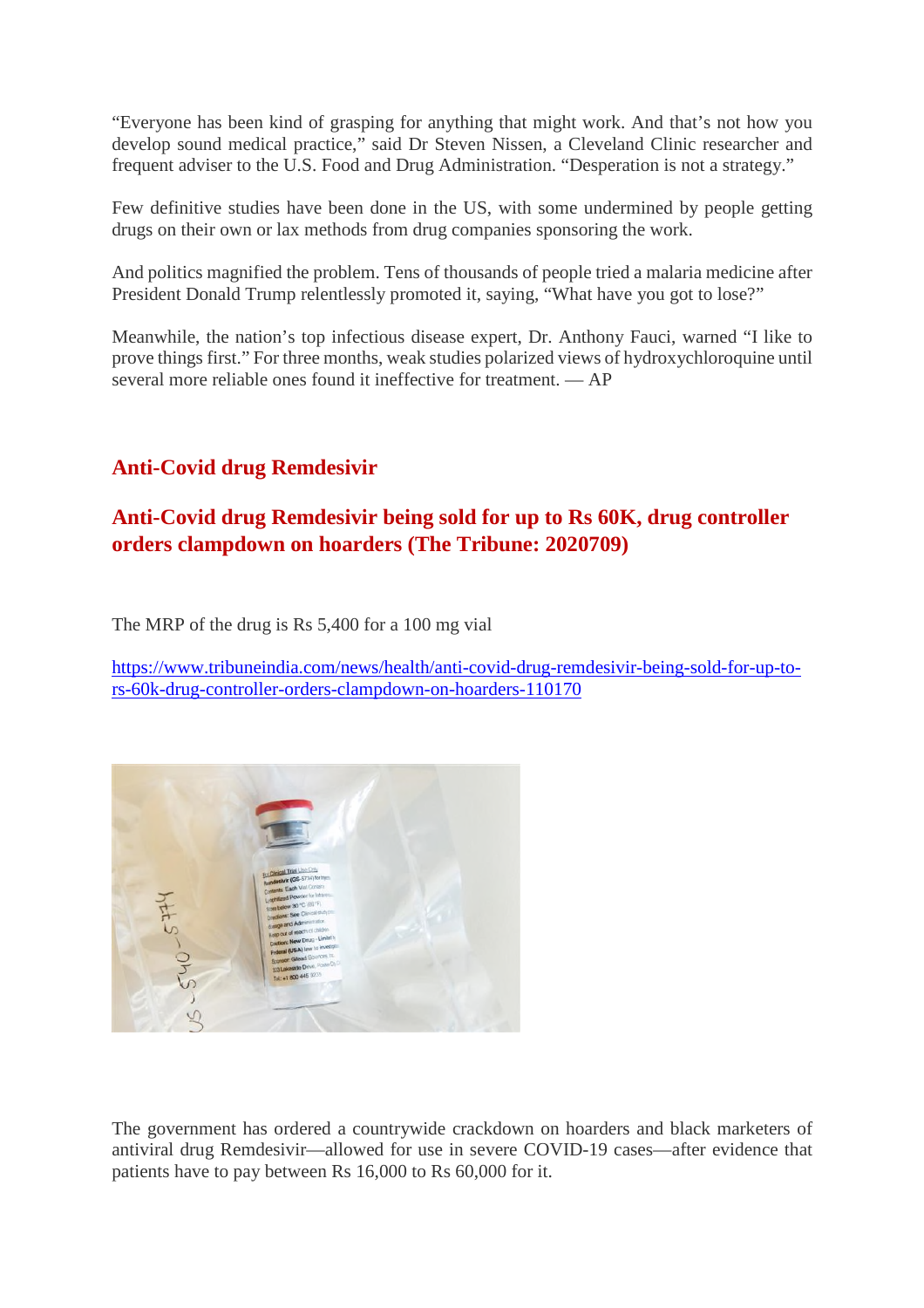The MRP of the drug is Rs 5,400 for a 100 mg vial.

Remdesivir was included in India's COVID clinical management protocol as investigational therapy to be used in patients facing oxygen stress on June 14.

The Drug Controller later clarified that the medicine will not be sold off the rack and will have to be supplied to hospitals for use in severe COVID cases.

In a letter to state drug controllers on July 6, Drug Controller VG Somani said the black marketing of the drug needs to be cracked down on and MRP strictly enforced considering the short supply of the medicine.

Somani said complaints had been received by the Health Ministry saying Remdesivir was being black marketed and sold at overpriced rates.

Remdesivir injectable formulation was recently allowed in India under emergency use authorisation.

Only three Indian companies have been permitted to manufacture its generic version after agreements with US-based drug developer Gilead. Haryana Assistant Drug Controller, Manmohan Taneja, on Wednesday said the state had taken note of the issue and directed every distributor and agent of Remdesivir to submit a daily stock and sale position. The state drug regulator's field officers have been asked to verify the same every day.

He said the state has not yet received any complaint of black marketing of the drug.

Remdesivir is still at experimental stages worldwide and is part of the WHO Solidarity Trial which is soon expected to share results of a large Remdesivir trial undergoing in many places.

Emergency use authorisation is granted for drugs still at an experimental stage but showing potential for therapy. They are yet to be proven through all stages of drug clinical trials.

#### **Hypertension**

#### **Hypertension main risk factor in brain stroke' (The Tribune: 2020709)**

#### https://www.tribuneindia.com/news/health/hypertension-main-risk-factor-in-brain-stroke-109456

'Hypertension main risk factor in brain stroke'

High blood pressure is defined as a systolic blood pressure at or above 140 mm Hg and a diastolic blood pressure at or above 90 mm Hg. Systolic blood pressure is the maximum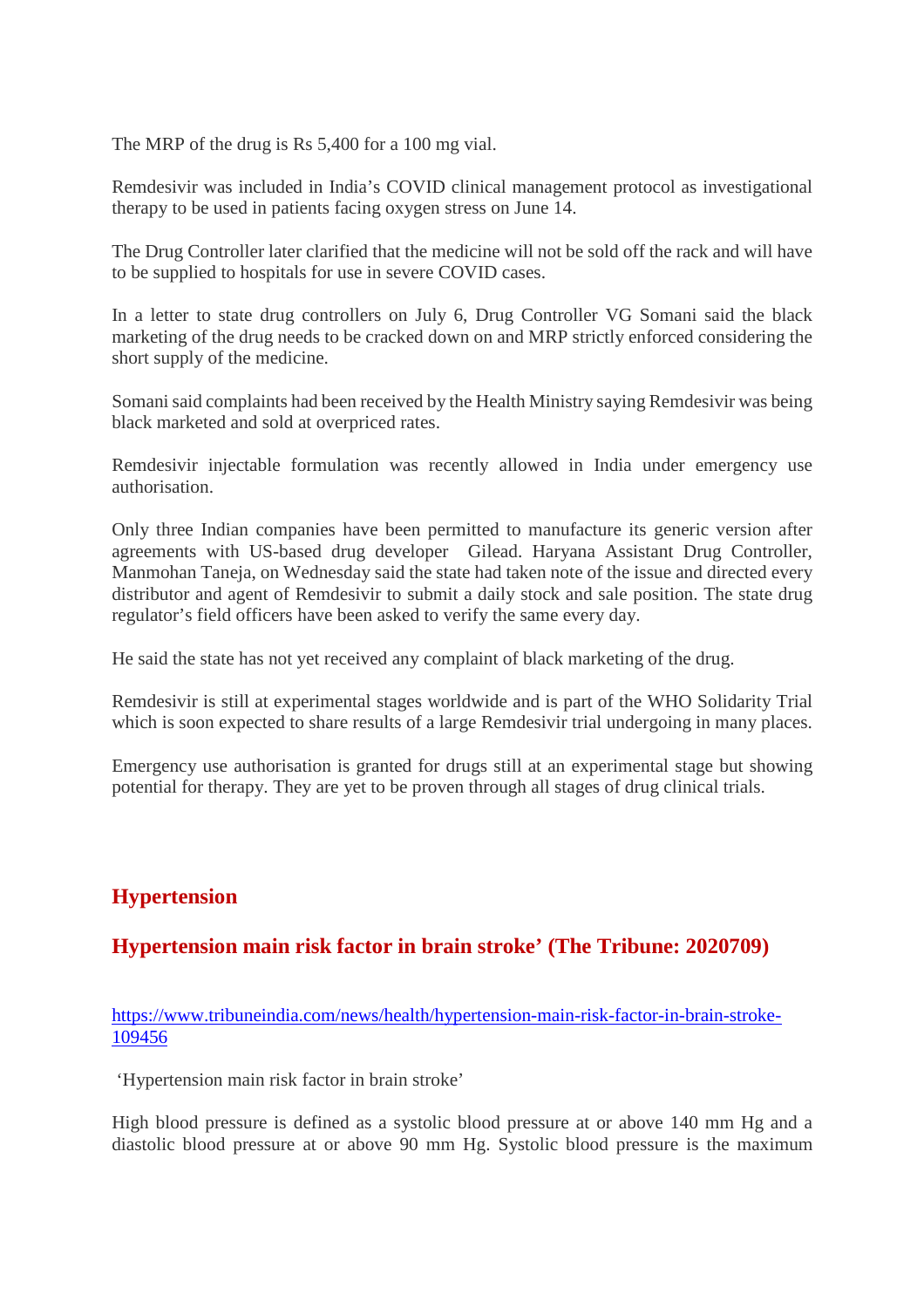pressure in the arteries when the heart contracts. Diastolic blood pressure is the minimum pressure in the arteries between the heart's contractions. This situation is called hypertension.

A public awareness programme was organised at Fortis Hospital under the leadership of Dr Sandeep Chopra, additional director, Interventional Cardiology, Fortis Hospital.

Dr Chopra said hypertension was a risk factor for coronary heart disease and the single most important risk factor for brain stroke. Hypertension stresses the body's blood vessels, causing them to clog or weaken. Hypertension could lead to atherosclerosis and narrowing of the blood vessels, making them more likely to block from blood clots or bits of fatty material breaking off from the lining of the blood vessel wall. Elevated blood pressure in people less than 50 years old was associated with an increased cardiovascular risk.

"As you get older, your systolic blood pressure becomes a more important predictor of the risk of the cardiovascular disease. Though increasing blood pressure is part of aging, a healthy low salt diet, physical activity and maintaining a healthy weight can reduce the risk of this happening," said Dr Chopra.

#### **Critical Care (Hindustan: 2020709)**

https://epaper.hindustantimes.com/Home/ArticleView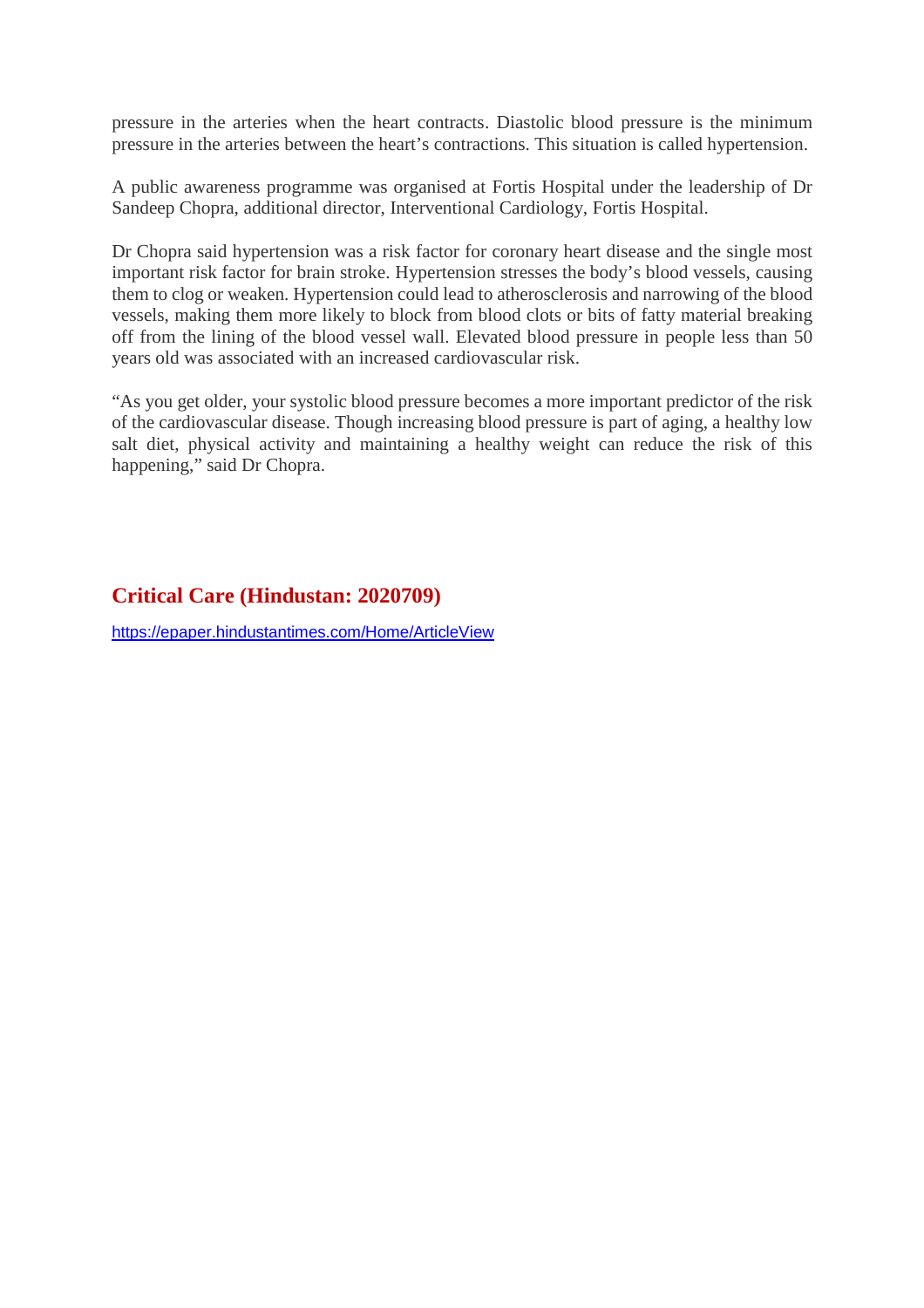

#### **Abhishek Dey**

abhishek.dey@hindustantimes.com

New Delhi : The number of intensive care unit (ICU) beds in the city to treat coronavirus disease (Covid-19) patients have more than tripled in a month — from 582 on June 8 to 1,995 on Wednesday, government data showed.

The 115 private hospitals in the city that had Covid-19 wards accounted for 1,325 ICU beds, almost double the number in the 11 public hospitals. The public hospitals include five each under the Delhi government and central government and one under a municipal corporation. The numbers include ICU beds with and without ventilators.

As of Wednesday, there were 23,452 active cases of Covid-19 in the national capital, and 4,859 are in hospital.

Private Covid hospitals in the city also have a higher occupancy rate of ICU beds. As on Thursday, government data showed around 66% of such beds in private hospitals were occupied, as against 40% in public hospitals.

ICU beds with ventilators too have increased during the same period — from 507 to 955 with almost 54% of them in public hospitals.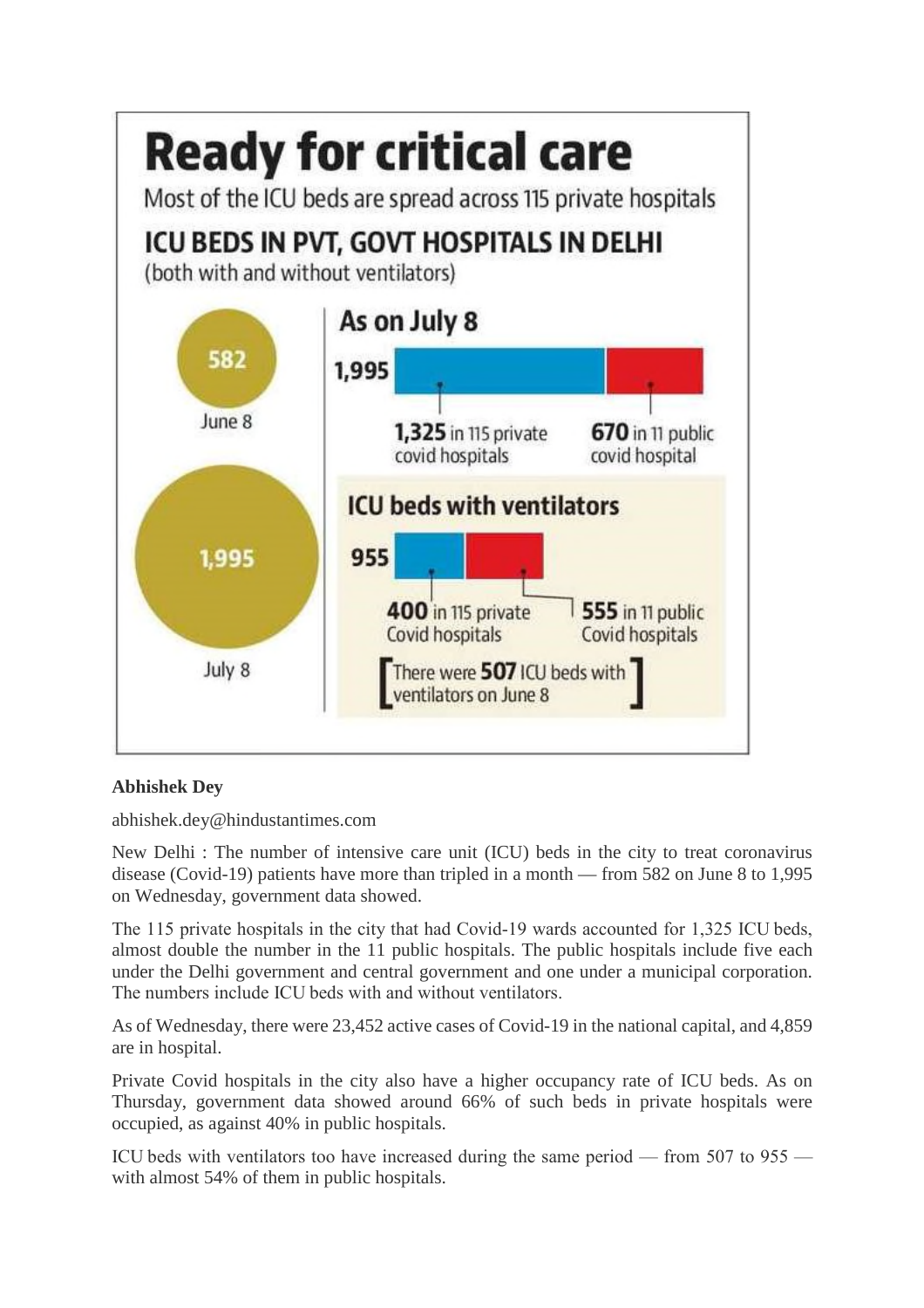Senior government officials said ICU beds were ramped up after roping in more hospitals, as part of a health care infrastructure augmentation plan put in place after a spike in cases.

On June 19, Delhi deputy chief minister health minister Manish Sisodia, who also holds temporary charge of the health ministry, asked an advisory committee set up by the Delhi government to focus on ICU beds as the number of cases continued to grow. Since then, chief minister Arvind Kejriwal has on multiple occasions stressed that Delhi needed more such beds. Covid-19 treatment rates in private hospitals were capped last month as well.

On Wednesday, Sisodia told HT, "Delhi has set an example in the fight against Covid-19. When the number of Covid cases was increasing in June, chief minister Arvind Kejriwal left no stone unturned to bring the Centre, municipal corporations, NGOs, volunteer doctors and all resources together to enhance the health infrastructure in Delhi. He directed the health department to immediately ramp up the number of ICU beds in government hospitals."

"As a result, the ICUs at three main Delhi government hospitals Lok Nayak Hospital, Guru Teg Bahadur Hospital and Rajiv Gandhi Super Speciality Hospital were not only scaled up to almost triple their capacity, but the services in terms of patient care provided in the government hospitals is also at par with the private hospitals. Today we are in a comfortable position to tackle any emergency situation," he said.

Dr Jugal Kishore, head of the community medicines department in Safdarjung Hospital, said: "There was a shortage of ICU beds in Delhi before the Covid-19 pandemic hit the city. Now that the ICU capacity has been augmented, it should be permanent. They are needed to tackle day-to-day medical emergencies in Delhi other than potential waves of the pandemic in future."

"The occupancy rate of ICU beds in private Covid hospitals is higher because of two reasons — first, they offer more beds in general and, second, there is a perception about quality of service among people. In terms of patient care, government hospitals in Delhi have witnessed significant changes in the last few years, but there is still large room for improvement," he added.

The Delhi chief minister's office on Wednesday also said the government planned to add 500 more ICU beds in Covid hospitals by the end of July.

Gagan D Bharti, manager of Charity Beds, a non-profit organisation that has been helping people in Delhi avail beds during the pandemic, said: "In the last one month, Delhi has seen some stability in terms of demand for hospitals beds for two reasons. First, the number of total beds and ICU beds have increased. Second, people have also become more aware that not all Covid cases need hospitalisation."

"Delhi, however, needs a proportionately higher number of ICUs. It is because only severe Covid cases are landing in the hospitals and a large number of them would potentially need ICU. General beds' availability would remain static even if there is a spike in cases again because most mild and moderate cases are isolated at home. In the last one month, 9 out of 10 people we helped with a hospital bed ultimately required ICU," said Bharti.

© 2020 All Rights Reserved. Powered by *Summit*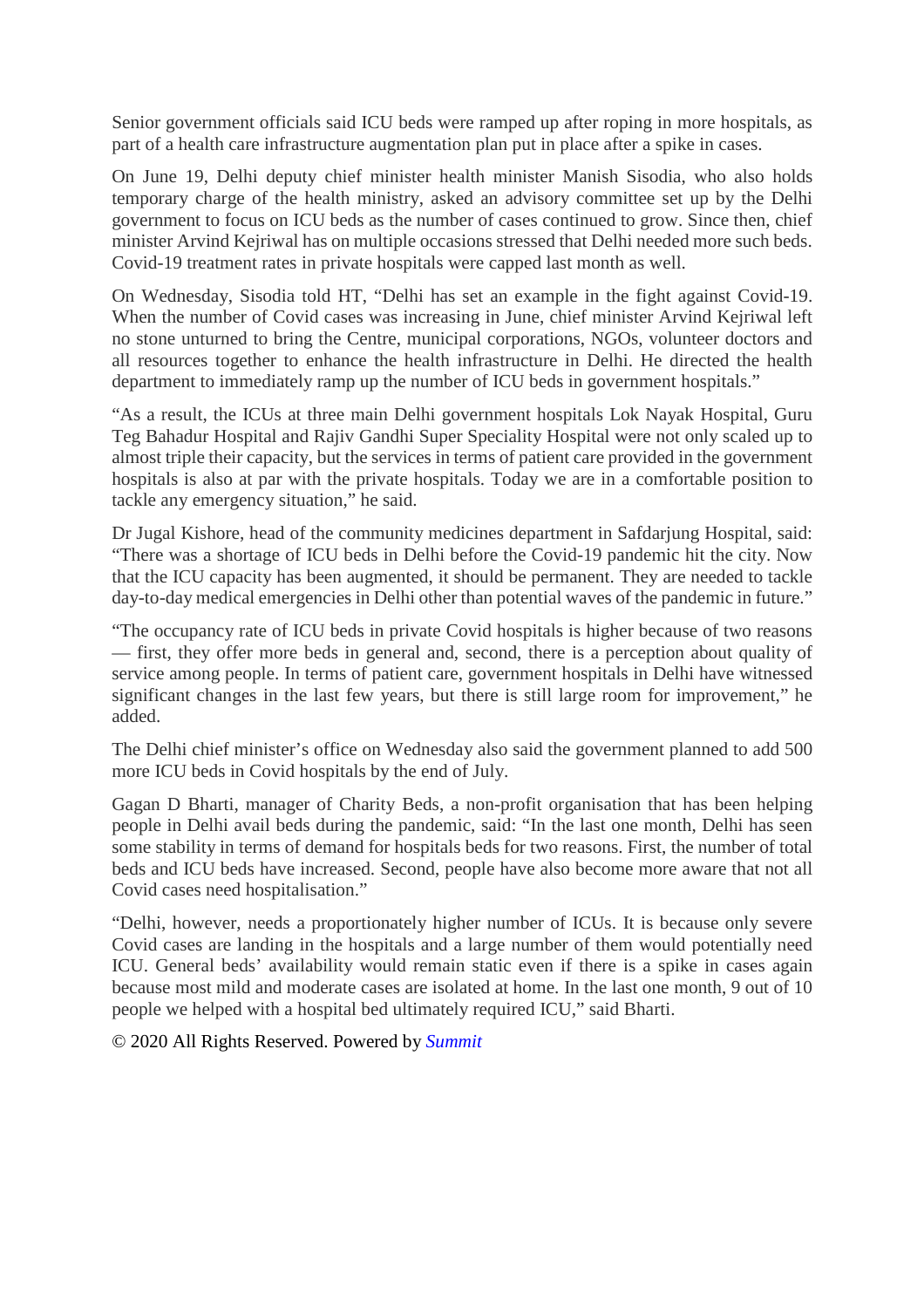#### Covid infections

### **Record 60k cases take US Covid infections past 3mn**UNRELENTING: California, Oklahoma, Texas witness record high daily infections

https://epaper.hindustantimes.com/Home/ArticleView

Police fire tear gas in front of the parliament in Belgrade to disperse protesters angry at the return of a coronavirus curfew. AFP

The Covid-19 outbreak in America has crossed a grim milestone of 3 million cases, US vicepresident Mike Pence said on Wednesday, while the country reported a record 60,000 infections in the last 24 hours.

California, Hawaii, Idaho, Missouri, Montana, Oklahoma and Texas on Tuesday shattered their previous daily record highs for new cases. The biggest jumps occurred in Texas and California with over  $10,000$  each.

US President Donald Trump, however, sought to dismiss the spike to increased testing. "In Germany, Denmark, Norway, Sweden... schools are open with no problems," he tweeted. "May cut off funding if not open!"

#### **UAE: sniffer dogs to detect cases in crowd**

The UAE is considering to use sniffer dogs to sniff out positive cases from the crowd following experiments.

The interior ministry has completed trials on K9 police dogs who may now be employed to help them curb the spread of Covid-19, Khaleej Times has reported.

#### **Coronavirus |**

#### **Coronavirus | Hyderabad-based pharma firm ties up with CSIR to take up COVID-related drug trials (The Hindu: 2020709)**

https://www.thehindu.com/sci-tech/health/hyderabad-based-pharma-firm-ties-up-with-csir-totake-up-covid-related-drug-trials/article32021198.ece

CSIR said that the unique combinatorial strategy (antivirals and HDTs) with repurposed drugs having complementary, additive and synergistic role, has been adopted to increase options for COVID-19 treatment.

You have reached your limit for free articles this month.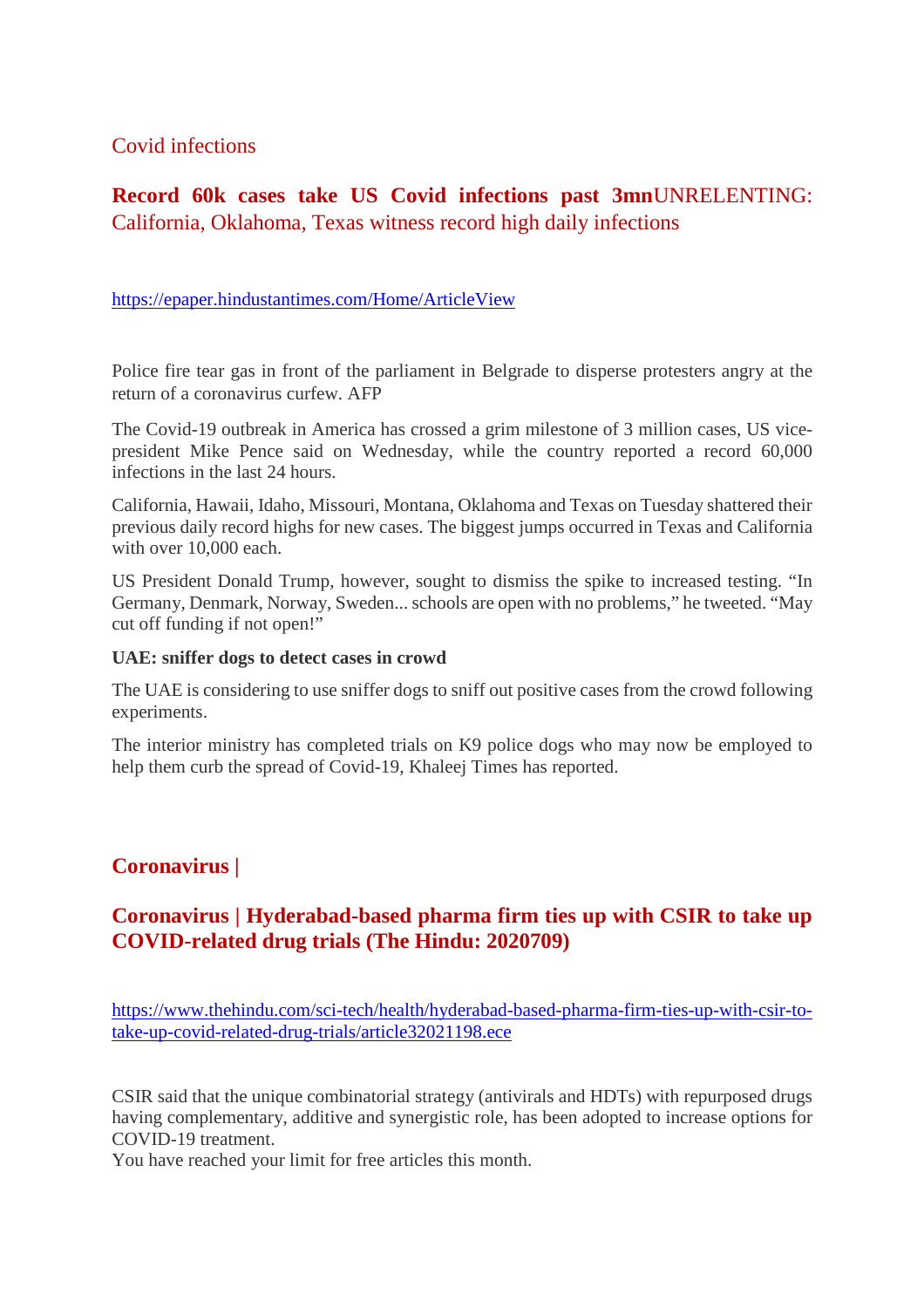#### **Coronavirus | AIIMS**

#### **Coronavirus | AIIMS starts tele-consultation guidance on COVID-19 for State doctors(The Hindu: 2020709)**

https://www.thehindu.com/news/cities/Delhi/aiims-starts-tele-consultation-guidance-oncovid-19-for-state-doctors/article32020780.ece

Objective is to reduce mortality.

Aimed at reducing coronavirus (COVID-19) mortality, the All India Institute of Medical Sciences (Delhi) has started tele-consultation guidance for State

#### **Population**

#### **Coronavirus | India's COVID-19 tally, fatality rate per million population lowest in world: Health Ministry (The Hindu: 2020709)**

https://www.thehindu.com/news/national/coronavirus-indias-covid-19-tally-fatality-rate-permillion-population-lowest-in-world-health-ministry/article32012829.ece

India has ramped up its hospital infrastructure to adequately and effectively manage coronavirus cases, the Ministry said.

India's total number of coronavirus cases and fatalities per million population is one of the lowest in the world, the Union Health Ministry said on July 7 even as the country's infection tally went past the 7 lakh-mark and the death toll rose to 20,160. Referring to the 'WHO Situation Report-168' dated July 6, the Ministry said India's COVID-19 cases per million population is 505.37 as against the global average of 1,453.25.

You have reached your limit for free articles this month.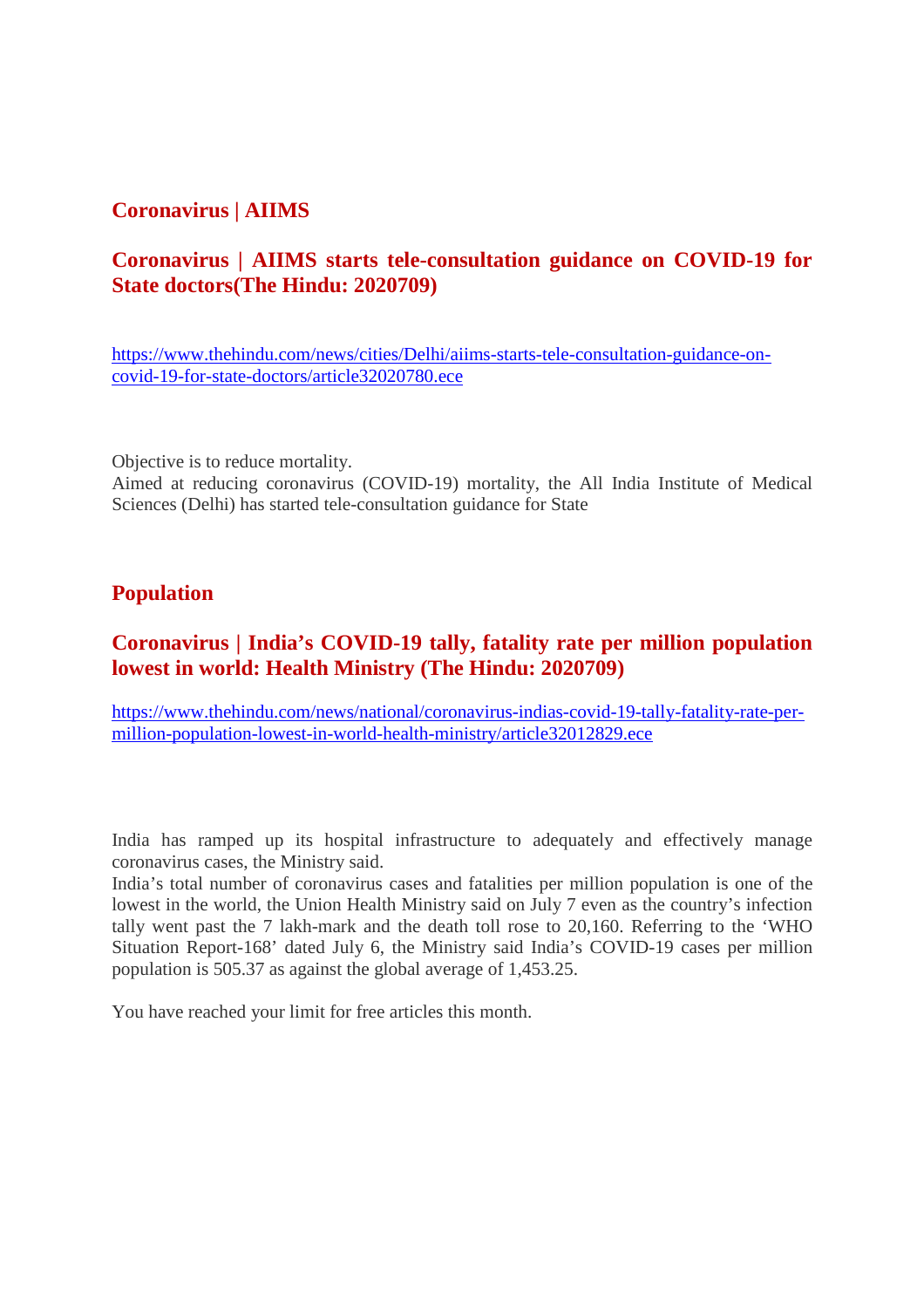### **Physical activity**

#### **Physical activity of older people needs tailored monitoring: Study (New Kerala: 2020709)**

#### https://www.newkerala.com/news/2020/121836.htm

Helsinki [Finland], July 8: The ability to move swiftly tends to deteriorate when ageing, a phenomenon which needs to be considered when assessing physical activity in older people. A study on active ageing at the University of Jyvaskyla examined movement that exceeds the intensity of preferred walking speed in older people.

Improving physical performance requires exercising regularly beyond one's usual level of exertion. The body then adapts to the new level of exertion by improving performance. Many activity monitors on the market have been developed for young and middle-aged people who have higher physical performance than older adults. Therefore, activity monitors may underestimate the exertion level of older adults' activity.

In the study at the University of Jyvaskyla, preferred walking speed was measured in a sixminute walking test. In addition, the participants wore an activity monitor while living their day-to-day life.

"By measuring their preferred walking speed we were able to assess the time that our participants exercised more strenuously than what is their usual exertion level and what is beyond their comfort zone," explained postdoctoral researcher Laura Karavirta from the Gerontology Research Center and Faculty of Sport and Health Sciences.

The participants in the study accumulated 62 minutes of activity, on average, beyond the intensity of their preferred walking speed. Interestingly, the amount of activity was similar in 75-, 80- and 85-year-old people, regardless of age.

"The new method enables us to investigate physical activity as individual behaviour, which is not influenced by fitness level. A physically active lifestyle is about challenging oneself according to one's own abilities. Light intensity movement is also important, but at least moderate exertion is required for improving physical performance," Karavirta explained.

The prevailing recommendation for all adults is a minimum of 150 minutes of at least moderate-intensity physical activity per week. The general definition for moderate-intensity is equivalent to exceeding three times the energy consumption of rest. Individual exertion at this intensity varies according to a person's fitness level.

"For most young adults, it feels easy and corresponds to slow walking but for some older adults it may be the hardest effort they can perform," Karavirta said.

The study is part of a larger AGNES study for 75-, 80-, and 85-year-old people living independently in Jyvaskyla, which is funded by the Academy of Finland and the European Research Council.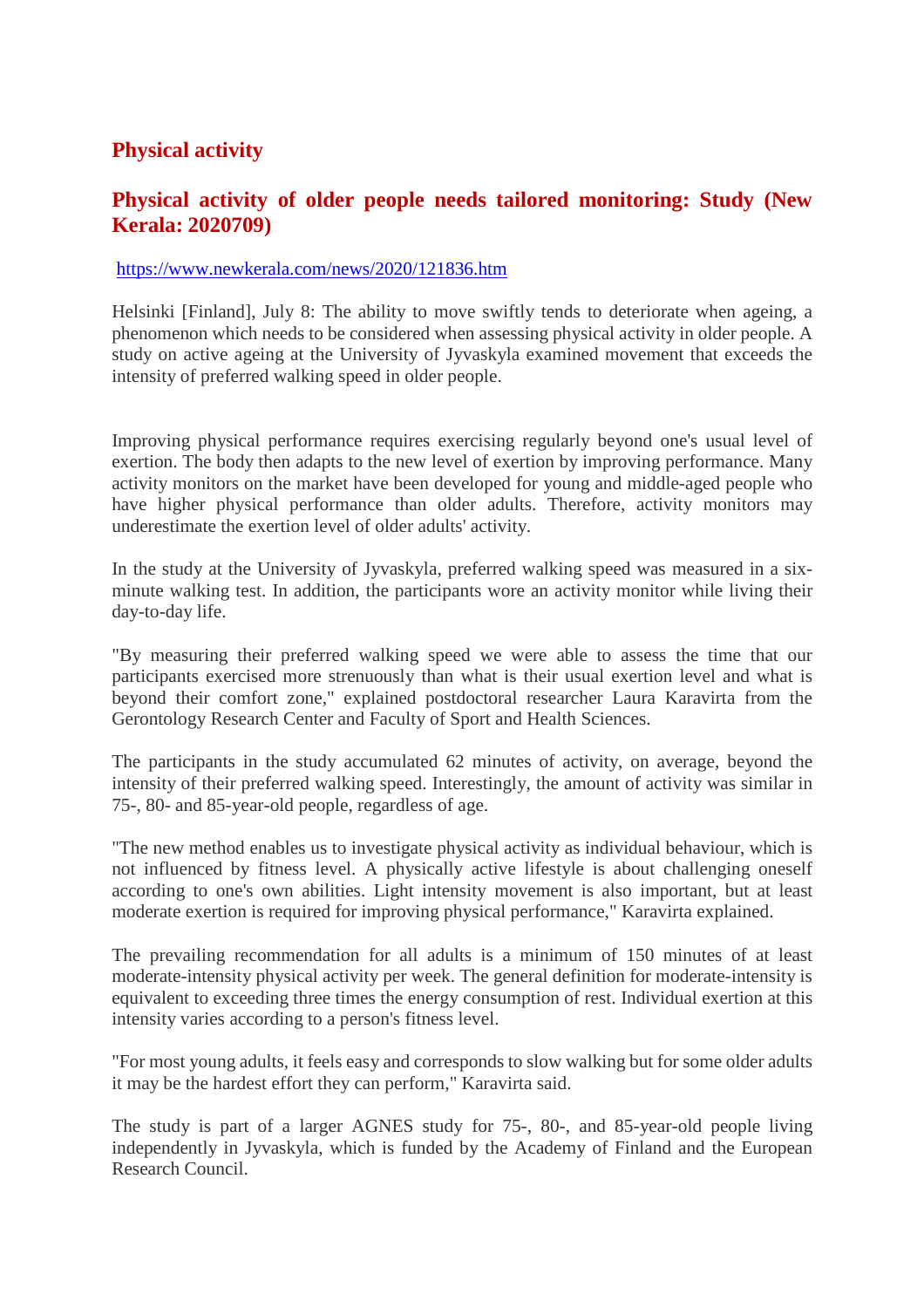Out of 1,021 participants, 444 took part in this study, where a motion sensor was attached to the thigh for a week, and preferred walking speed was measured in the laboratory as the average speed in a self-paced six-minute walking test.

#### **Obesity**

#### **Tall children have higher risk of developing obesity: Study (New Kerala: 2020709)**

https://www.newkerala.com/news/2020/121688.htm

If your child is taller, kindly take note. Researchers have found that children who are relatively tall for their age have a higher risk of developing obesity.

Several studies have shown that height in childhood is correlated with body mass index (BMI) and with body fatness."As about half of this association is independent of the initial body mass index of the child, the use of height may be a simple way to more accurately classify which children will become obese," said study lead author David S Freedman from Centers for Disease Control and Prevention in the US.

For the findings, the research team examined the health records of 2.8 million children who were initially examined between two and 13 years of age. When they were re-examined with an average of four years later (but up to 13 years later), taller children were more likely to have a higher body mass index than shorter children.

For example, among the thinnest children at the start, the prevalence of obesity at the second exam was 5-fold higher in the tallest children than in the shortest children (3.1 per cent versus 0.6 per cent). Among the heaviest children at the start, the respective prevalence rates of obesity were 89.5 per cent versus 53.4 per cent.

The findings showed that the association between taller height and obesity at the second exam was strongest in children who were initially examined when they were younger than seven years old.

"Health professionals should recognise that greater childhood height for age before 12 years of age may be a marker for increased risk of subsequent obesity," the study authors wrote.

#### **Remdesivir**

#### **How remdesivir can save lives in nations with lower hospital capacity (New Kerala: 2020709)**

https://www.newkerala.com/news/2020/121650.htm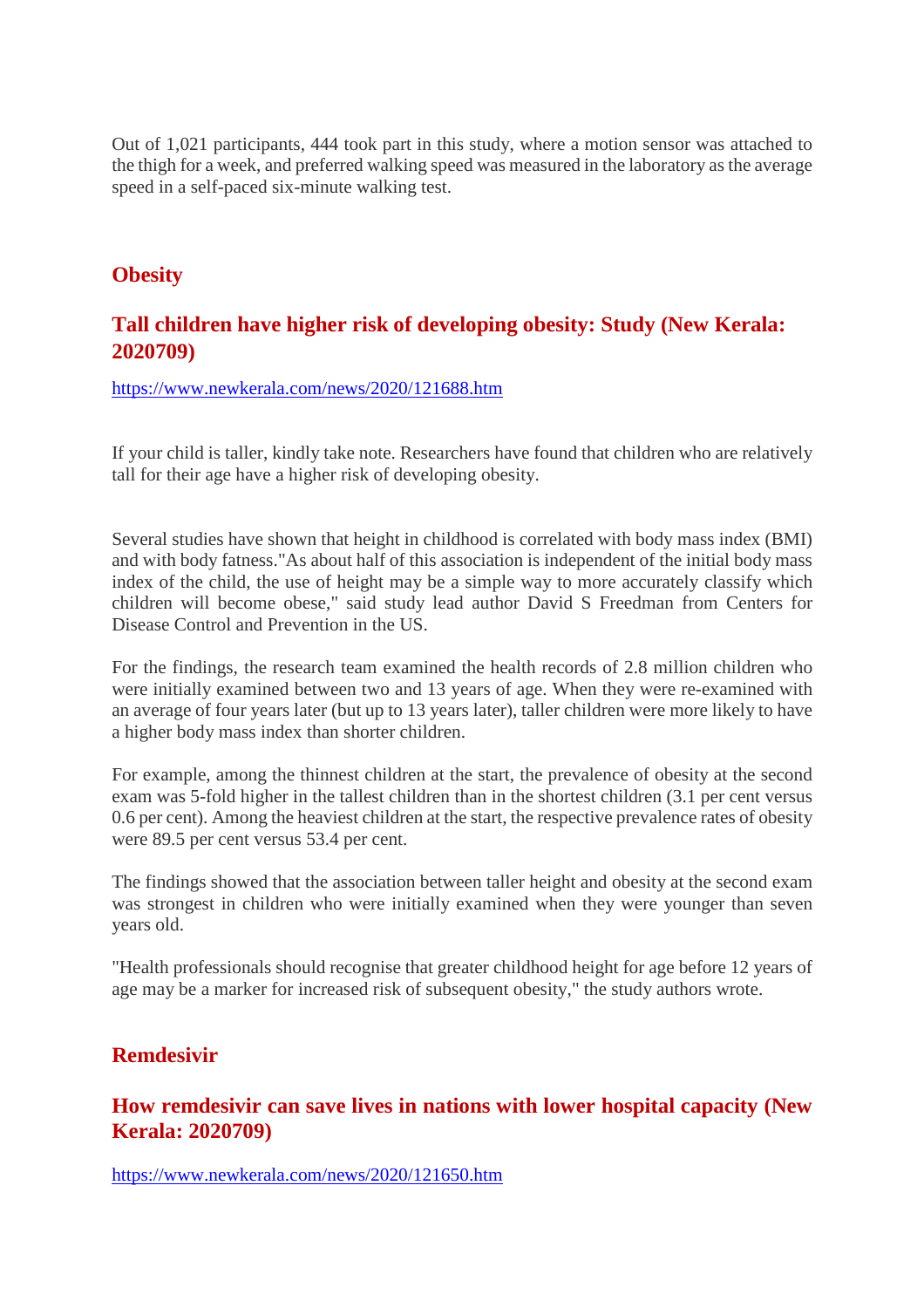How remdesivir can save lives in nations with lower hospital capacity New York, July 8 : Amid news that the US has bought up virtually the entire global supply of remdesivir, a new study outlines how the drug could save lives in countries with a lower hospital capacity, such as South Africa, where Covid-19 is beginning to overwhelm intensive care units (ICUs).

The study, published in the journal Clinical Infectious Diseases, estimated that remdesivir's ability to shorten ICU stays could increase the number of patients treated in South Africa's ICUs by more than 50 per cent.

"There are many countries with limited ICU capacity that could benefit from this double impact on mortality," says study lead author Dr Brooke Nichols, Assistant Professor at the Boston University.

For the remdesivir study, the research team used their South African National Covid-19 Epidemiology model to look at the estimated three to six months when severe cases will exceed the country's 3,450 available ICU beds. If every one of South Africa's ICU patients with Covid-19 received remdesivir, reducing the average ICU stay, the researchers estimated that the number of patients treated in ICUs from June to December would increase from between 23,443 and 32,284 patients to between 36,383 and 47,820.

The findings showed that the increased capacity of remdesivir could save as many as 6,862 lives per month as the country's cases peak and the drug could prevent the deaths of as many as 13,647 South Africans by December.

The mortality rate for Covid-19 in ICUs varies from country to country and hospital to hospital, so the number of lives saved from increased ICU capacity would also vary, the study said.

The research team has been modelling South Africa's Covid epidemic to help the country's government make informed decisions, and previously predicted that the country's ICU capacity could be overwhelmed as early as this month. "The hardest-hit province, the Western Cape, exceeded ICU capacity in June," the study authors informed.

Earlier this month, the European Commission had authorised anti-viral drug remdesivir for the treatment against coronavirus, making it the first drug authorised at the European Union level for the treatment of Covid-19. (IANS)

#### **Perimenopause**

#### **All you need to know about perimenopause (New Kerala: 2020709)**

https://www.newkerala.com/news/2020/121637.htm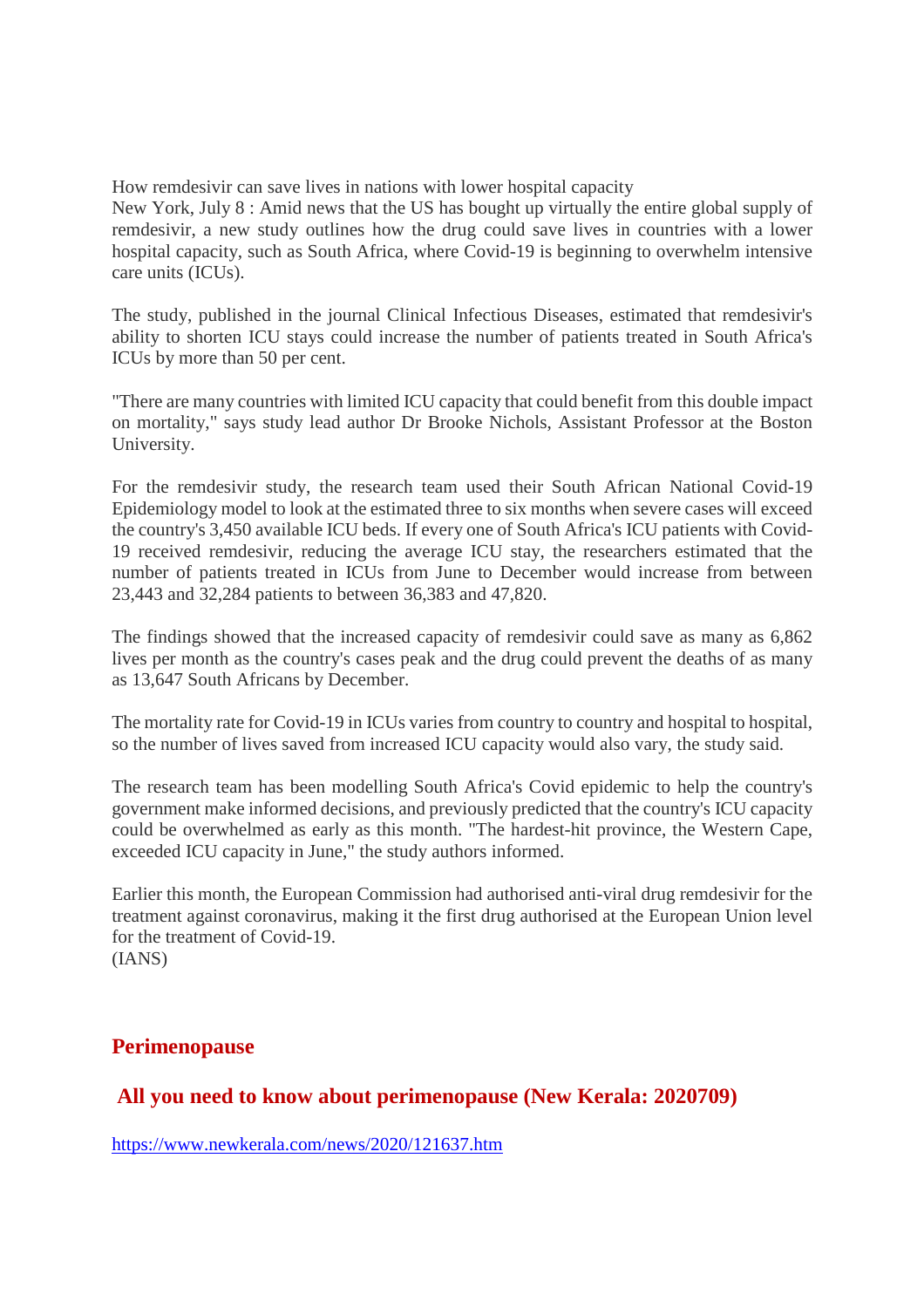All you need to know about perimenopause

Most women know the signs of menopause which happens around the age of 50. But there is another phenomenon called perimenopause which many are unaware of and tend to ignore.

Perimenopause - The term means "around menopause", is a time when your hormones undergo changes in preparation of menopause, points out Dr Asha Baxi, Consultant Obstetrician iamp; Gynaecologist, Motherhood Hospital.

Here, the level of estrogen (the female hormone) falls and women may also begin to have cycles where they do not ovulate (release an egg). Most women begin their perimenopause period at some point after their mid-40s. Many could also skip this stage entirely and directly experience menopause. But there are also cases when perimenopause could hit you as early as in your mid-30s, she adds.

The symptoms of perimenopause can be subtle, they come on gradually and many women fail either to notice it or just tolerate the changes. This phenomenon is generally ignored by most people. But it is very important that whenever you experience changes in your menstrual cycle that interfere with your day to day life and well-being that you go see a doctor as these symptoms may indicate perimenopause, Dr Baxi says. If experienced at an early age like in your 30s, perimenopause will cause problems in conceiving and can cause infertility.

The expert shares some features of perimenopause

Periods are irregular The length of time between periods will start to vary as a woman starts experiencing perimenopause. Ovulation becomes irregular and you may have a space of 60 days or more between periods.

Hot flushes iamp; night sweating You may suddenly feel feverish during perimenopause. Hot flashes may also be accompanied by redness of skin and excessive sweating. Your sleep patterns are also likely to be affected.

Fertility decreased Due to irregular ovulation, you may experience problems in conceiving. The levels of estrogen, progesterone and other essential hormones decrease during perimenopause. The quality of the egg decreases leading to infertility.

Mood swings Due to change in sleeping patterns and hot flashes, women tend to get irritable and depressed during perimenopause.

Problems related to the Vagina and the bladder Low levels of estrogen will lead to loss of lubrication and elasticity in the vagina. Due to this intercourse may be painful. Libido also decreases. Diminishing estrogen levels will make women more susceptible to urinary and vaginal infections.

Decrease in Bone Mass Estrogen is the hormone that protects the bones in women. During perimenopause, as estrogen levels fall leading to bone loss. This also makes women more vulnerable to osteoporosis. This is a disease where your bones become so brittle that a simple fall or even mild bending/stretching may lead to fractures.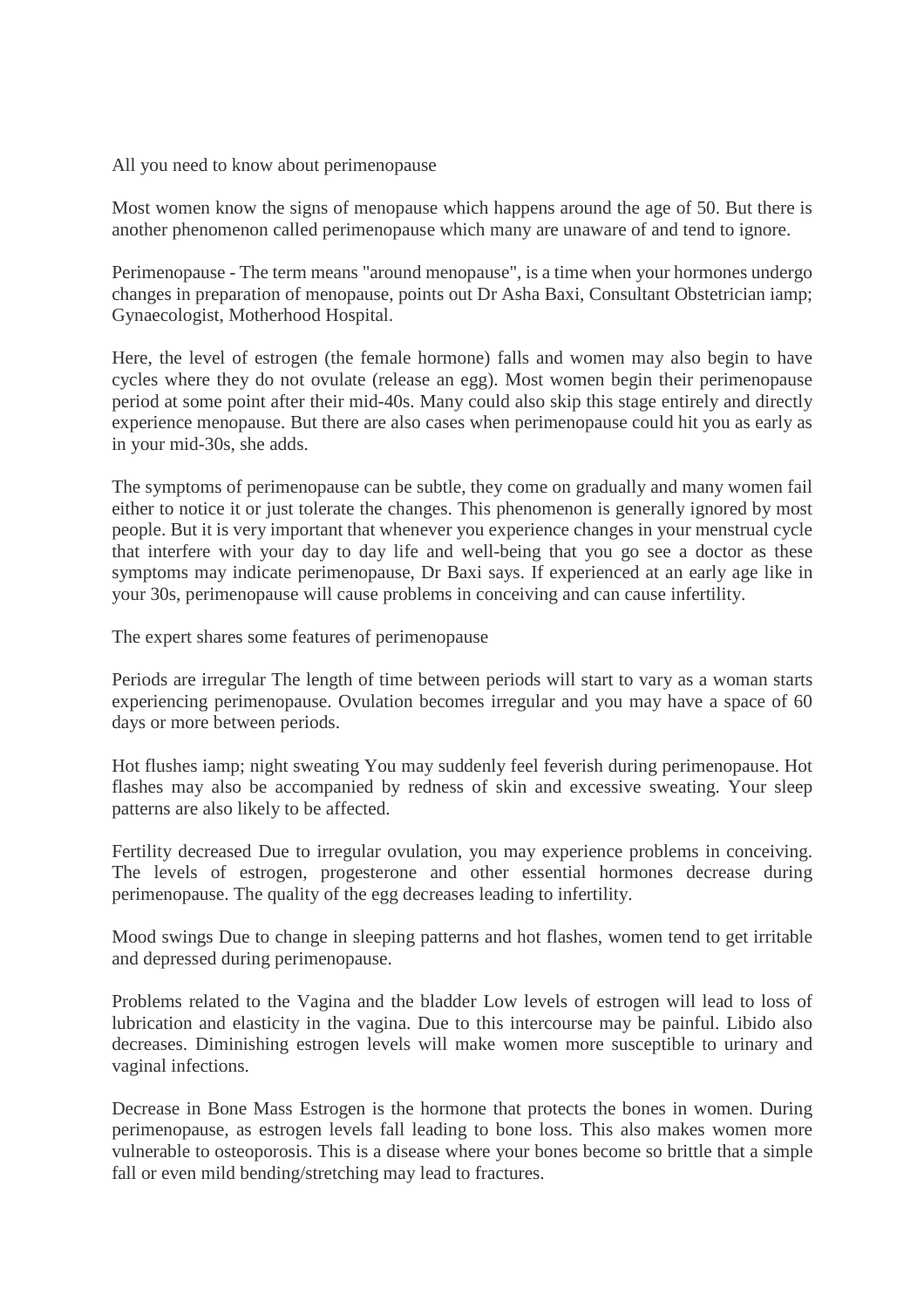When should you see a doctor?

She replies "Irregular periods are quite common due to multiple reasons and most often than not women tend to generally ignore them. However, it is important to pay attention if this becomes a regular occurrence and schedule an appointment when one experiences the below symptoms

Extremely heavy bleeding or if the bleeding has clots

Spotting between periods

Bleeding last for more than 7 days

Spotting after intercourse

Painful bleeding or painful intercourse

Diagnosis and Treatment

Doctors take many things into consideration before determining whether a woman has entered perimenopause or not. There are a number of factors like age, menstrual history, the symptoms shown etc. There is no one test or process to determine this, Dr Baxi says.

She adds perimenopausal complications can be treated with drug therapies like

Hormone Therapy This is the most effective form of treatment used to relieve the complications. Estrogen doses are given in the form of pills, skin patch, gels or creams to reduce your perimenopausal symptoms.

Estrogen administered into vagina This form of treatment will help reduce the vaginal dryness caused due to decrease in the estrogen levels due to perimenopause. It will provide relief from vaginal and urinary infections.

Art procedures like IVF/ ICSI may be needed for women wanting to become pregnant.

It is very important to consult a gynaecologist to plan the course of medication. It is very easy to ignore mild symptoms like irregular periods or mood swings but remember these may all indicate underlying perimenopause. Detecting perimenopause and offering treatment in time provide a window of opportunity for long term benefits in conditions like protection against cardiovascular disease or osteoporosis. Talk to your doctor about the options available, check for risks and benefits and then make an informed decision.(Puja Gupta can be contacted at puja.g@ians.in)

(IANS)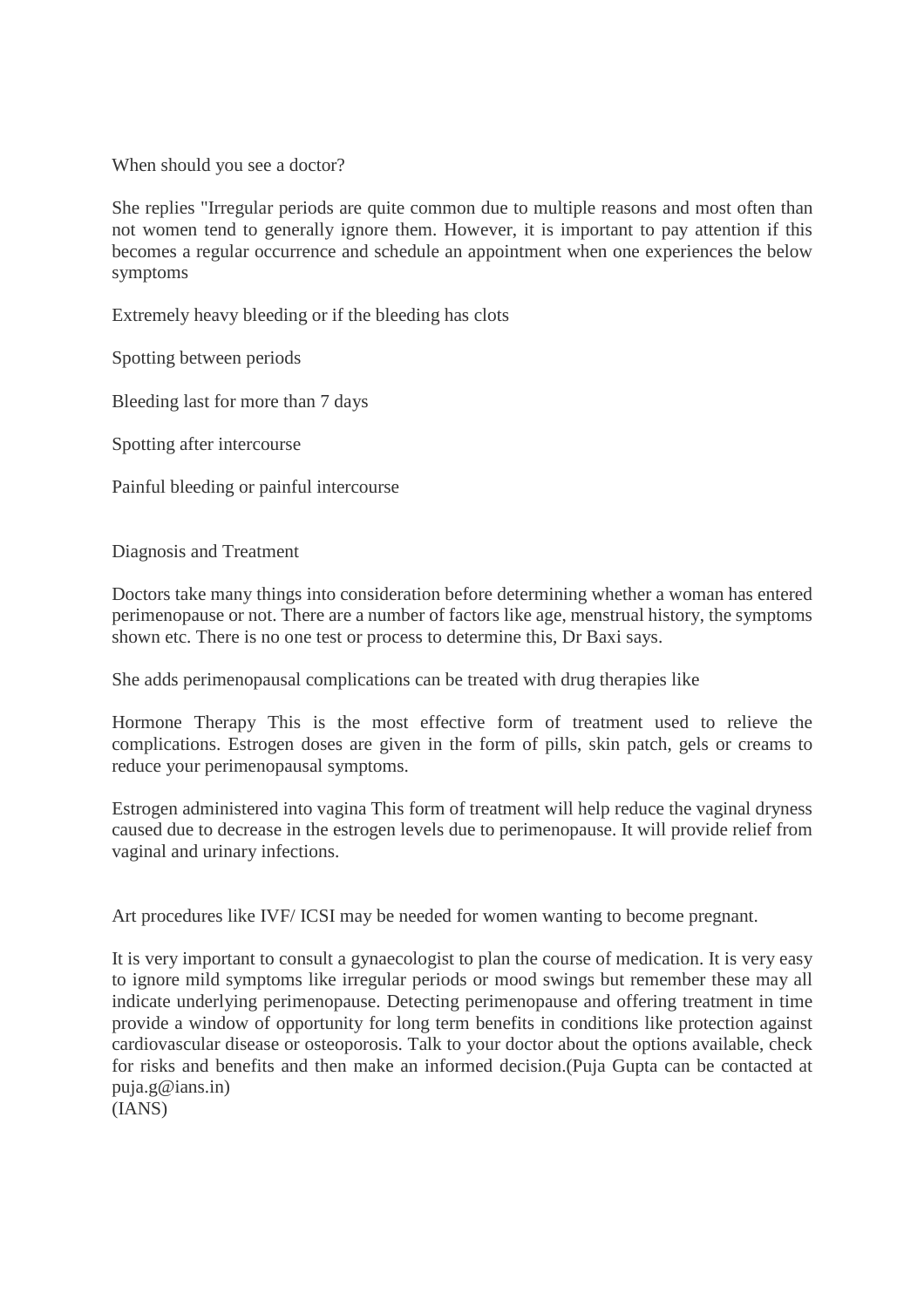### **Dietry Patterns**

#### **Food that improves sleep (New Kerala: 2020709)**

https://www.newkerala.com/news/2020/121588.htm

There is a strong correlation between sleep quality and dietary pattern. High intake of confectionary and noodles was associated with poor sleep quality, whereas a high intake of fish and vegetables was associated with good sleep quality.

Pariksha Rao, Chief Nutrition Officer, and Co-Founder Lil' Goodness and SCOOL Meal points out the importance of food quality and its impact of sleep, as evidenced by global Pittsburg Sleep Quality Index score.

Junk food contains high amounts of refined or simple carbohydrates which have a detrimental impact when compared to the total quantity of carbohydrate. Frequent consumption of energy drinks and sugar-sweetened beverages was associated with poor sleep quality. Other eating patterns like skipping breakfast and eating irregularly were strongly associated with poor sleep quality, she adds.

Rao lists down some food items that can improve sleep quality

Protein rich foods with some carbohydrate

An amino acid called tryptophan plays a vital role in sleep quality. On the other hand carbohydrates make tryptophan more available to the brain, and that is why carbohydrate-heavy meals make us feel drowsy. Protein rich foods like milk and milk products, nuts etc. are the building blocks of tryptophan. So, the best bedtime snack is one that contains both a carbohydrate and protein, such as oats with milk, peanut butter on whole wheat toast, or cheese and vegetable crackers.

Omega-3 fatty acid rich food

Low levels of omega-3 fatty acids can lead to sleep problems in children. Salmon or other fatty fish are great source of omega-3 fatty acids and can be a great dinner. Other rich sources of omega 3 are eggs, poultry, walnuts, chia seeds, broad beans, cauliflower greens, brussel sprouts, broccoli, wild rice, berries, plant oils such as flax oil, soybean oil, and canola oil or fortified foods such as yogurt, milk, and soy beverages.

Other Foods That May Promote Sleep

Several other foods have sleep-promoting properties, like

Bananas They contain tryptophan and are a good source of magnesium. Both of these properties may help you get a good night's sleep.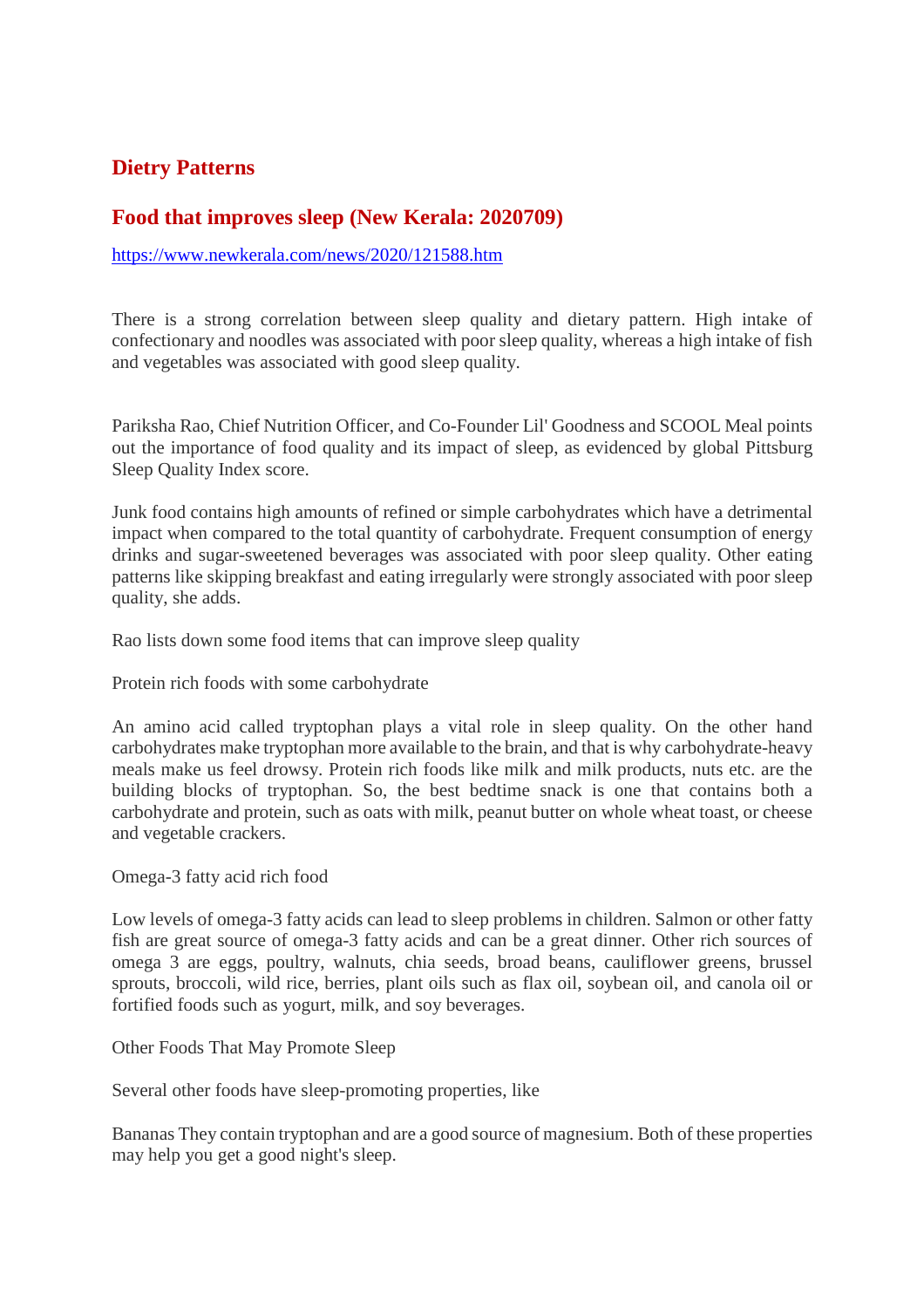Oatmeal Similar to rice, oatmeal is high in carbs and has been reported to induce drowsiness when consumed before bed. Additionally, oats are a known source of melatonin.

Cottage cheese Contains a significant amount of casein- a milk protein that is well known to sustain overnight muscle repair and growth when consumed before bed.

Dark Chocolate Dark chocolates also contain serotonin, which has a calming effect on your mind and nerves and help you catch up with some valuable sleep. Unfortunately many children don't have a taste for dark chocolate as it is low in sugar and has a little bitter taste. If one can build that taste, can be a perfect post dinner dessert. Don't forget to motivate them to brush before bedtime in that case.

Cherries They contain melatonin, a hormone that regulates our sleep-wake cycle. Eating 10-12 cherries a day could help you catch some good sleep.

On the other hand try and keep your children away from high sugar containing beverages, caffeinated beverages and junk food, especially in late evening hours. Good hydration is a must throughout the day. Avoid a lot of liquid intake after dinner to prevent frequent visits to the bathroom at night, that can disrupt the sleep.

#### **Acute skin problems**

#### **Acute skin problems in the summer (New Kerala: 2020709)**

#### https://www.newkerala.com/news/2020/121568.htm

Summers are for eating mangoes, watermelons, and other nutrient fruit like apricots. The bright sun improves of Vitamin D and lightens our mood as the sweat detoxifies us making us lose weight. Monsoons are for blissful rainy days and cups of tea with samosa. But this is the time when your skin can break out leading to acute skin problems which can spoil all the fun.

Your skin and hair, especially uncovered parts are victim to harsh rays of the Sun, harmful polluted gases and humidity, add to that the woes of wearing a protective mask most times.

The situation is aggravated by more sweating which acts like a magnet and attracts the dust particles as well as pollutant. Summers and monsoons have a combination of heat and more sweat which leads to an increase in the skin problems.

Dr Swati Mohan, Senior Consultant, Dermatology, Fortis Escorts Hospital, Faridabad shares skin problems and solutions for these months

Dehydration Hot weather causes water loss from body increases sweating and cause dehydrations

Sun-burn Excessive exposure to sun especially between 11 am to 4 pm can create an acute sunburn.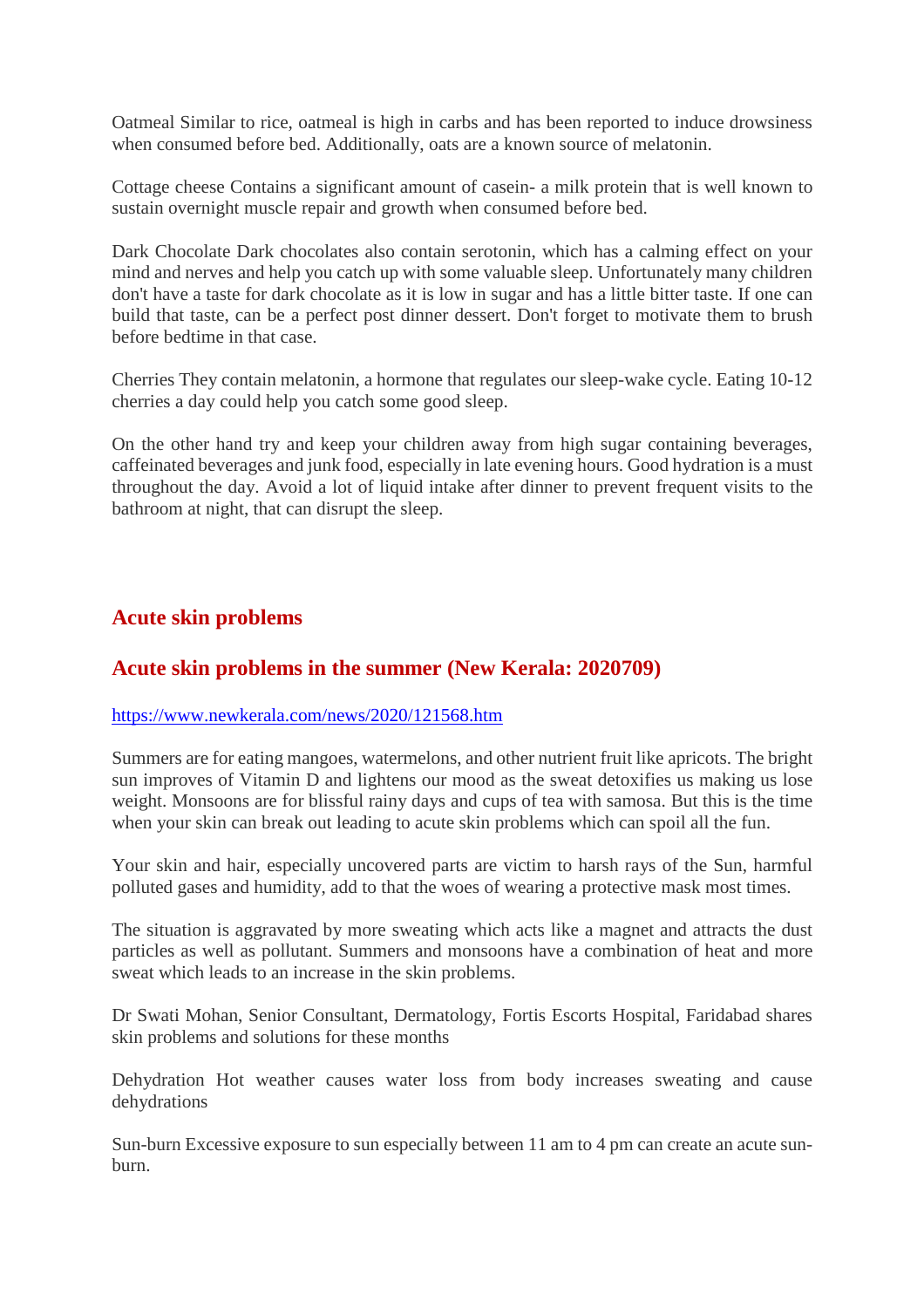Dry irritated skin Even with a hot iamp; humid outdoors air one can have a dry iamp; irritated skin due to culprits like air conditioning, pool iamp; off course sun.

Prickly Heat / Heat Rash Because sweat can not get out it builds under your skin causing itchy tiny bumps because of sweat create a prickly sense which is very troublesome.

Skin Allergies People on antibiotics like doxy, ciproflox (Flu, Antifungal, Anti-depressant like Amitriptyline makes more sensitive to sun iamp; heat. hair dryer, mehendi, perfumes disinfects on sun can create severe rash. Sum sun rashes can induce systematic disease like Lupus Erythematosus, Porphyrias etc.

Fungal Infection Fungal infection is warm and damp environment especially if one wear tight clothes, denims or synthetic clothes for long time. Fungal infections like athlete foot (due to excessive wearing shoes), Jockey Itch (Fungus Infections) are troublesome and need to be treated.

The best form of prevention is to drink plenty of water and cooling drinks like lime water, jaljeeras, coconut water and fruit like water melon.

Regular shampoo and mild cleansers are best for baths. The use of a fragrance-free moisturiser within 5 minutes of your bath helps keep the moisturiser in the skin.

Temperature of air conditioning should be moderated as it makes your room too dry.

Use antifungal products or talcum powder, cooling agents like calamine. Protection from sun is of course like most important lotion precaution.

#### **Meditation**

#### **Meditation helps boost immunity, says study (New Kerala: 2020709)**

https://www.newkerala.com/news/2020/121453.htm

Meditation helps boost immunity, says study

Hyderabad, July 8 : Heartfulness meditation improves immunity against infections and cancer and is an effective adjunct in the treatment of several autoimmune disorders, a study said.

In the current context of the Covid-19 pandemic, with no vaccines available, it has been advocated strongly by medical and other research fraternities that the fundamental defence against the virus is to have strong immunity.

In an article published in the International Journal of Recent Scientific Research, authors Raja Amarnath, Director, Critical Care Services, Sree Balaji Medical College, Chennai, Natwar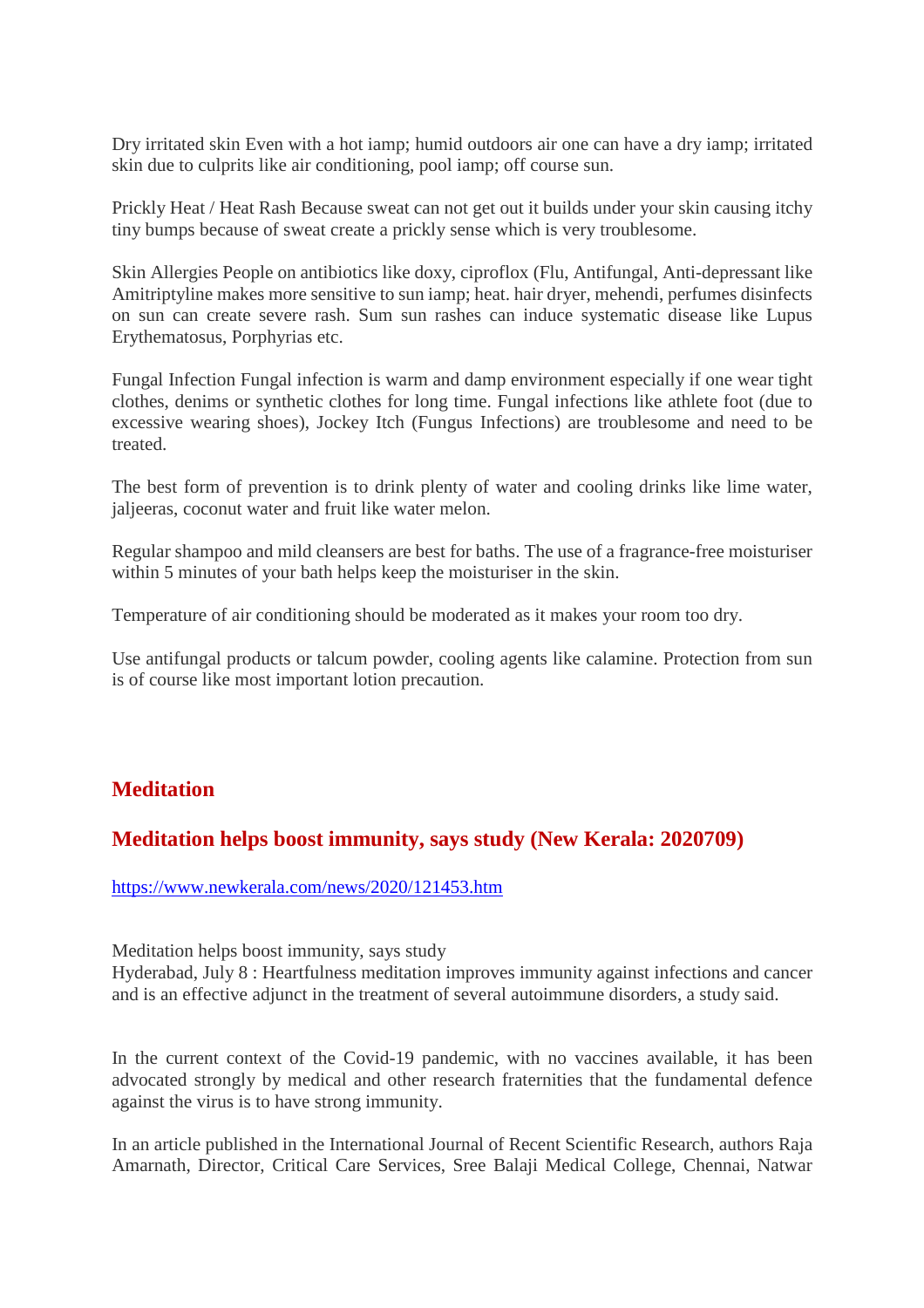Sharma, Pediatrics in-charge, Saveetha Medical College, Chennai, Prasanthi J., Diabetologist, Chennai, Sugirtha Jenitha, Critical Care, Sree Balaji Medical College, Chitra Rajan, Consultant, Environmental Sustainability, IIT Chennai, and Subbulakshmi Balasubramanian, RRT, Michigan, USA, have drawn a comparison between stress and immunity.

According to the authors, when stress becomes chronic, many organ systems in the body get affected. Persistent stress results in excessive levels of cortisol and other corticosteroids circulating in the blood for a longer period that produces irregularities in the immune responses.

This results in increased susceptibility to infections, increased risk of cancer, tendency to develop an allergy, increased gastrointestinal problems and an increased risk of autoimmune disorders. Chronic stress also leads to anxiety, depression, sleep deprivation, hypertension, cardiovascular diseases, diabetes and metabolic syndrome.

The authors say that managing stress through relaxation techniques, meditation, yoga, positive thinking and moulding a healthy lifestyle can dramatically improve mood and strengthen the immune system.

They cited studies which revealed that the relaxation produced after meditation reduces the levels of IL-6, a proinflammatory cytokine produced by T cells, that plays a major role in the pathophysiology of several autoimmune diseases, different types of cancers and Alzheimer's disease.

Regular practice of Heartfulness Meditation can aid in stress reduction and general well-being. Shifting the autonomic balance towards parasympathetic from sympathetic and reducing the secretion of stress hormones are the key reasons.

Relaxation response produced by meditation reduces metabolic rate, reduces breathing and heart rate (HR), lowers blood pressure, brings cortisol and lactate levels down, and elevates blood flow to the key internal organs.

Modified Raja Yoga systems like Heartfulness Meditation, which is simple and practised by the majority of spiritual seekers around the world for the last several decades, needs to be explored much deeper through large and controlled trials.

"Meditation should be made an integral part of life. It acts as a silent regulator for all systems in our being -- physical, mental, emotional and spiritual -- to function in harmony. The impact of this is the ability of the body and mind to respond to internal and external stress with extreme effectiveness. Scientific backing forms the core of the offerings at Heartfulness," said Kamlesh Patel, a guide of Heartfulness.

"The recent study that shows Heartfulness Meditation helps in improving immunity should be motivating for many to embrace the practice, to help deal with situations like we are facing now as well as to strengthen oneself internally for the future challenges," he added.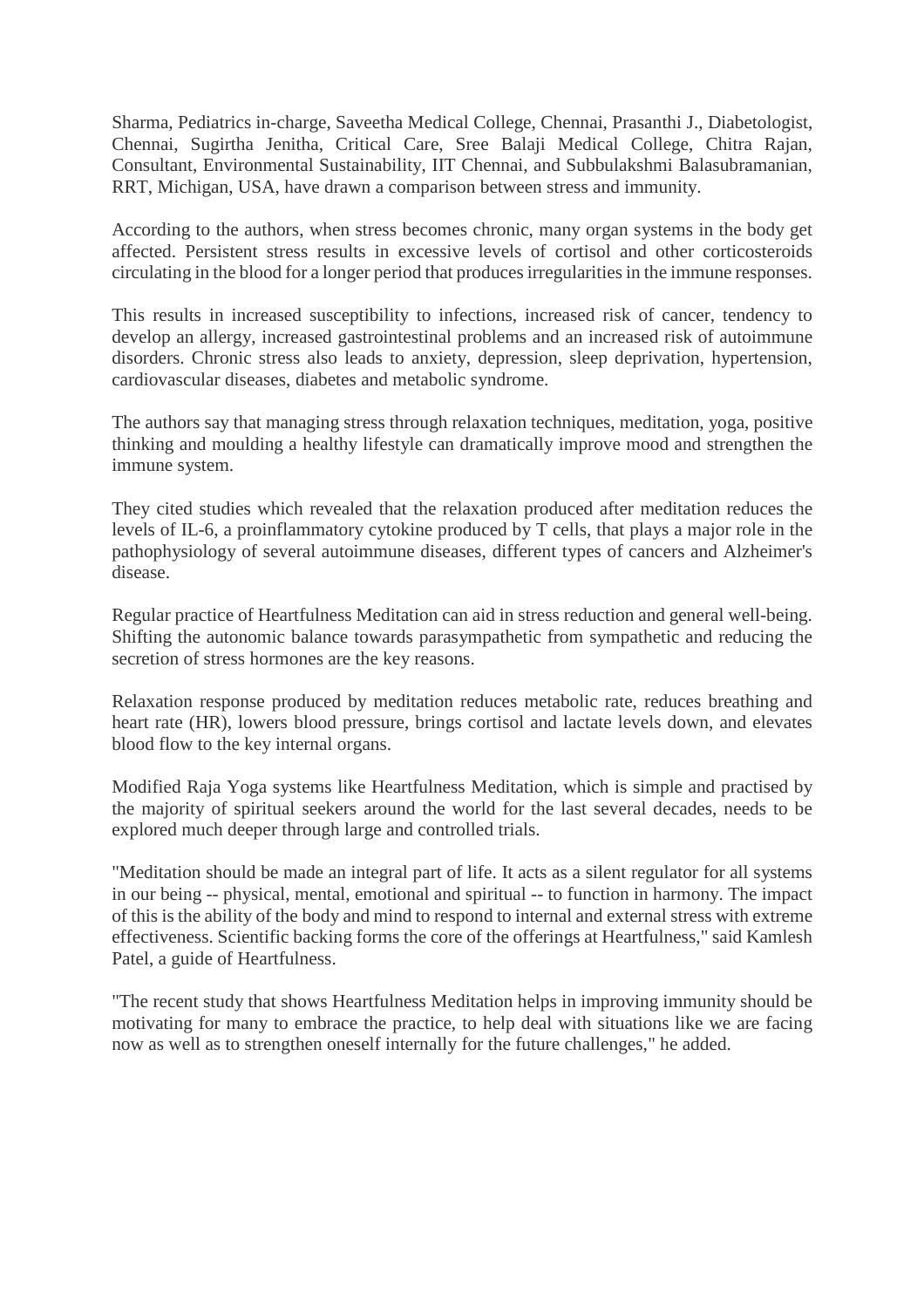#### **Brain inflammation**

#### **Study links increase in delirium, rare brain inflammation and stroke to COVID-19(New Kerala: 2020709)**

#### https://www.newkerala.com/news/2020/121436.htm

Neurological complications of COVID-19 can include delirium (abrupt change in the brain that causes mental confusion and emotional disruption), brain inflammation, stroke and nerve damage, a new study has revealed.

The study led by the research team at University College London (UCL) and University College London Hospitals (UCLH) was published in the journal Brain. It identified one rare and sometimes fatal inflammatory condition, known as ADEM, which appears to be increasing in prevalence due to the pandemic.

Some patients in the study did not experience severe respiratory symptoms, and the neurological disorder was the first and main presentation of COVID-19.

Joint senior author Dr Michael Zandi (UCL Queen Square Institute of Neurology and University College London Hospitals NHS Foundation Trust) said "We identified a higher than expected number of people with neurological conditions such as brain inflammation, which did not always correlate with the severity of respiratory symptoms.

"We should be vigilant and look out for these complications in people who have had Covid-19. Whether we will see an epidemic on a large scale of brain damage linked to the pandemic - perhaps similar to the encephalitis lethargica outbreak in the 1920s and 1930s after the 1918 influenza pandemic - remains to be seen."

The study provides a detailed account of neurological symptoms of 43 people (aged 16-85) treated at the National Hospital for Neurology and Neurosurgery, UCLH, who had either confirmed or suspected COVID-19.

The researchers identified 10 cases of transient encephalopathies (temporary brain dysfunction) with delirium, which corresponds with other studies finding evidence of delirium with agitation. There were also 12 cases of brain inflammation, eight cases of strokes, and eight others with nerve damage, mainly Guillain-Barre syndrome (which usually occurs after a respiratory or gastrointestinal infection).

Most (nine out of 12 cases) of those with brain inflammation conditions were diagnosed with acute disseminated encephalomyelitis (ADEM). ADEM is rare and typically seen in children and can be triggered by viral infections the team in London normally sees about one adult patient with ADEM per month, but that increased to at least one per week during the study period, which the researchers say is a concerning increase.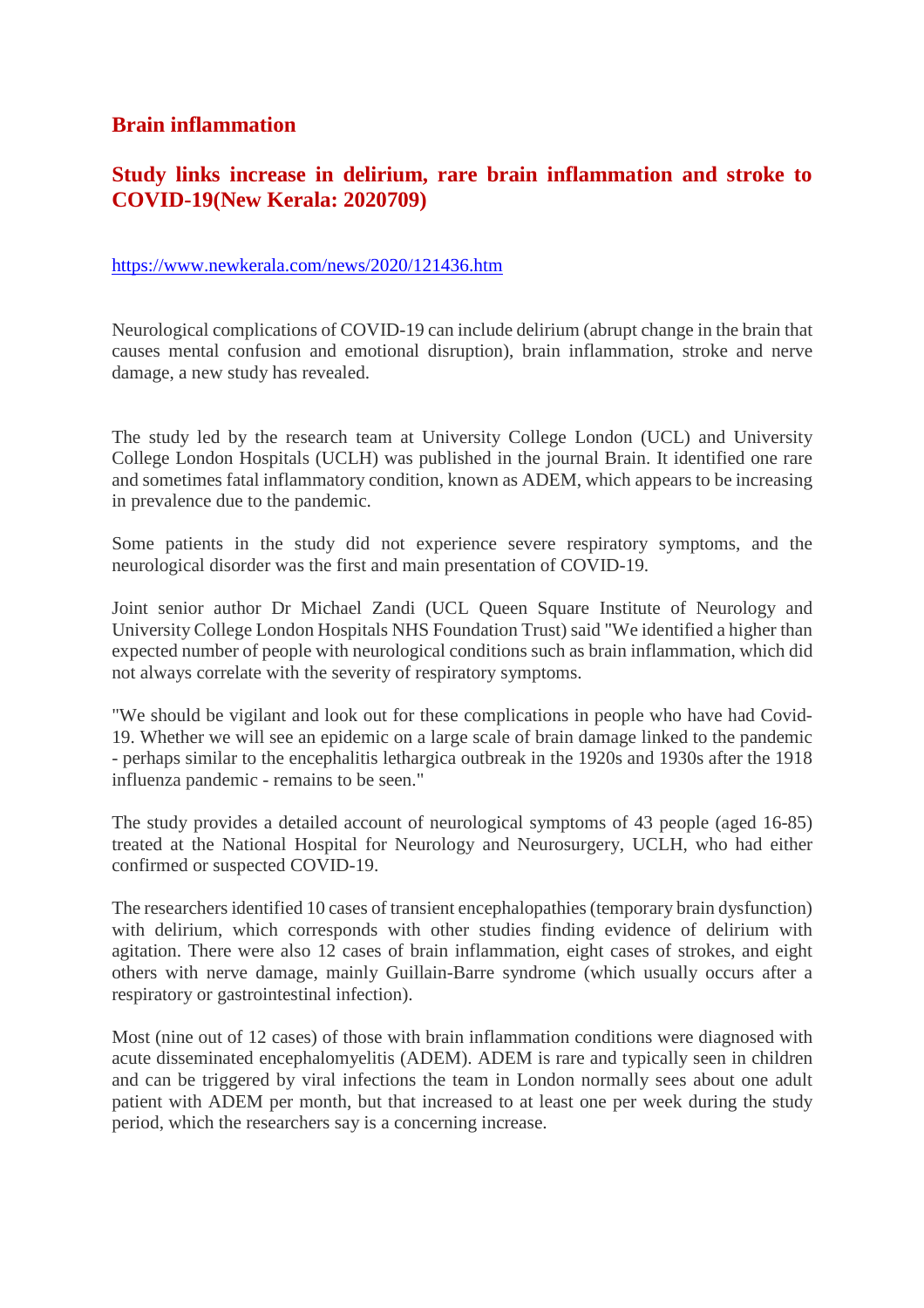The virus causing COVID-19, SARS-CoV-2, was not detected in the cerebrospinal brain fluid of any of the patients tested, suggesting the virus did not directly attack the brain to cause the neurological illness. Further research is needed to identify why patients were developing these complications.

In some patients, the researchers found evidence that the brain inflammation was likely caused by an immune response to the disease, suggesting that some neurological complications of COVID-19 might come from the immune response rather than the virus itself.

The findings add clinical descriptions and detail to another recent study, which also involved Dr Zandi and co-author Dr Hadi Manji (UCL Queen Square Institute of Neurology) identifying 153 people with neurological complications from COVID-19. This paper also confirms the previously reported findings of a higher than expected number of patients with a stroke which results from the excessive stickiness of the blood in COVID-19 patients.

Joint first author Dr Ross Paterson (UCL Queen Square Institute of Neurology) said "Given that the disease has only been around for a matter of months, we might not yet know what longterm damage COVID-19 can cause.

"Doctors needs to be aware of possible neurological effects, as early diagnosis can improve patient outcomes. People recovering from the virus should seek professional health advice if they experience neurological symptoms," he added.

Joint first author Dr Rachel Brown (UCL Queen Square Institute of Neurology and UCL Infection and Immunity) said "Our study advances understanding of the different ways in which Covid-19 can affect the brain, which will be paramount in the collective effort to support and manage patients in their treatment and recovery."

Joint senior author Dr Hadi Manji said "Our study amalgamates, for the first time, the clinical presentations of patients with Covid-19 neurological disease with MRI and laboratory features including, in one case, a brain biopsy.

"This now sets up a template for other researchers around the world, facilitating coordinated research to optimise the diagnosis and treatments of these complications, which to date, has proved difficult. In addition, patients are going to require long term follow up."

#### **Childhood obesity**

#### **Childhood obesity linked to poor heart health signs: Study New Kerala: 2020709)**

**https://www.newkerala.com/news/2020/121429.htm**

Childhood obesity linked to poor heart health signs: Study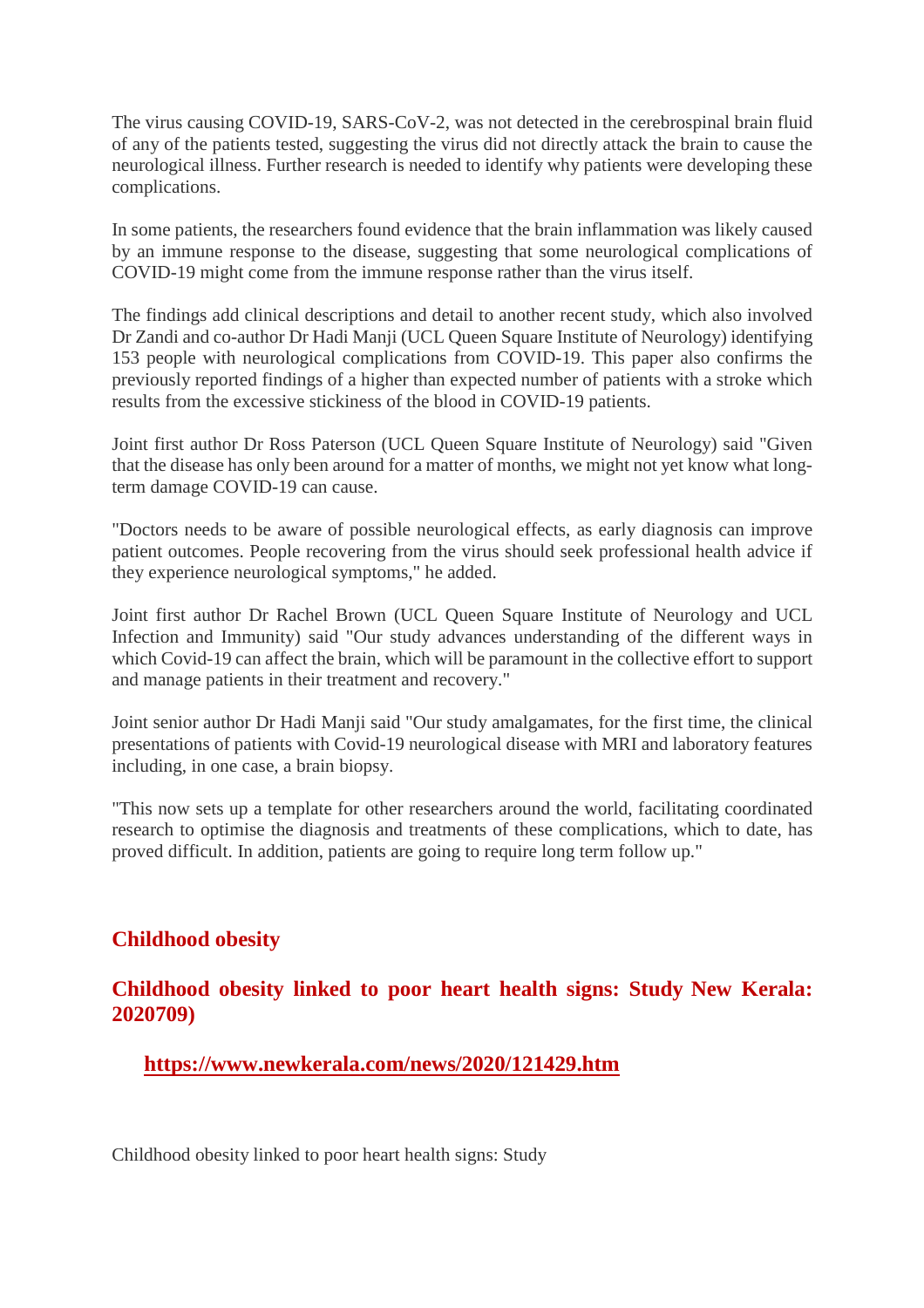Sydney, July 8 : Dear parents, read this carefully. Toddlers who were obese or overweight show concerning signs of cardiovascular disease at 11-12 years of age, say researchers.

For the findings, published in the journal Pediatrics, the research team examined 1,811 children whose weight and height were measured every two years (age 0-1 to 9-10 years) to determine cardiovascular disease risk scores.

At age 11-12, the participants underwent further health checks looking at blood pressure, blood vessel health, cholesterol and glucose levels.

The research highlighted the silent effects of obesity in childhood and the need to intervene early.

"Our findings are in line with the World Health Organisation's calls for urgent collaborative action to address the matter through systems-based approaches and policy implementation," said study researcher Melissa Wake from the Murdoch Children's Research Institute (MCRI) in Australia.

"Such policies include increasing taxes on processed foods high in fat and sugar, safer and improved public transport and walking to school pathways and making community-based sporting activities more affordable and accessible," Wake added.

The researchers found that Australian children who were obese or overweight very early in life already show evidence by age 11-12 years of stiffer arteries, thickened arterial lining and are a high risk of later developing metabolic syndrome.

This worsened the longer these young children were overweight or obese.

According to the team, until now little was known about when and how early life body mass index (BMI) impacted heart health in childhood and most studies have previously just looked at standard risk factors such as blood pressure alone.

"Previous studies have tended to rely on a single BMI measurement in childhood and then examined subsequent heart health outcomes in adulthood," said study researcher Kate Lycett.

"This overlooks the considerable BMI changes as part of normal childhood growth," she added.

"This public health crisis threatens the modest decline in cardiovascular deaths in developed countries, which has largely been achieved through preventive efforts focused on cardiovascular risk factors," the study authors wrote.

#### **Vaccine (Navbharat Times: 2020709)**

http://epaper.navbharattimes.com/imageview\_1118\_84780\_4\_13\_09-07-2020\_0\_i\_1\_sf.html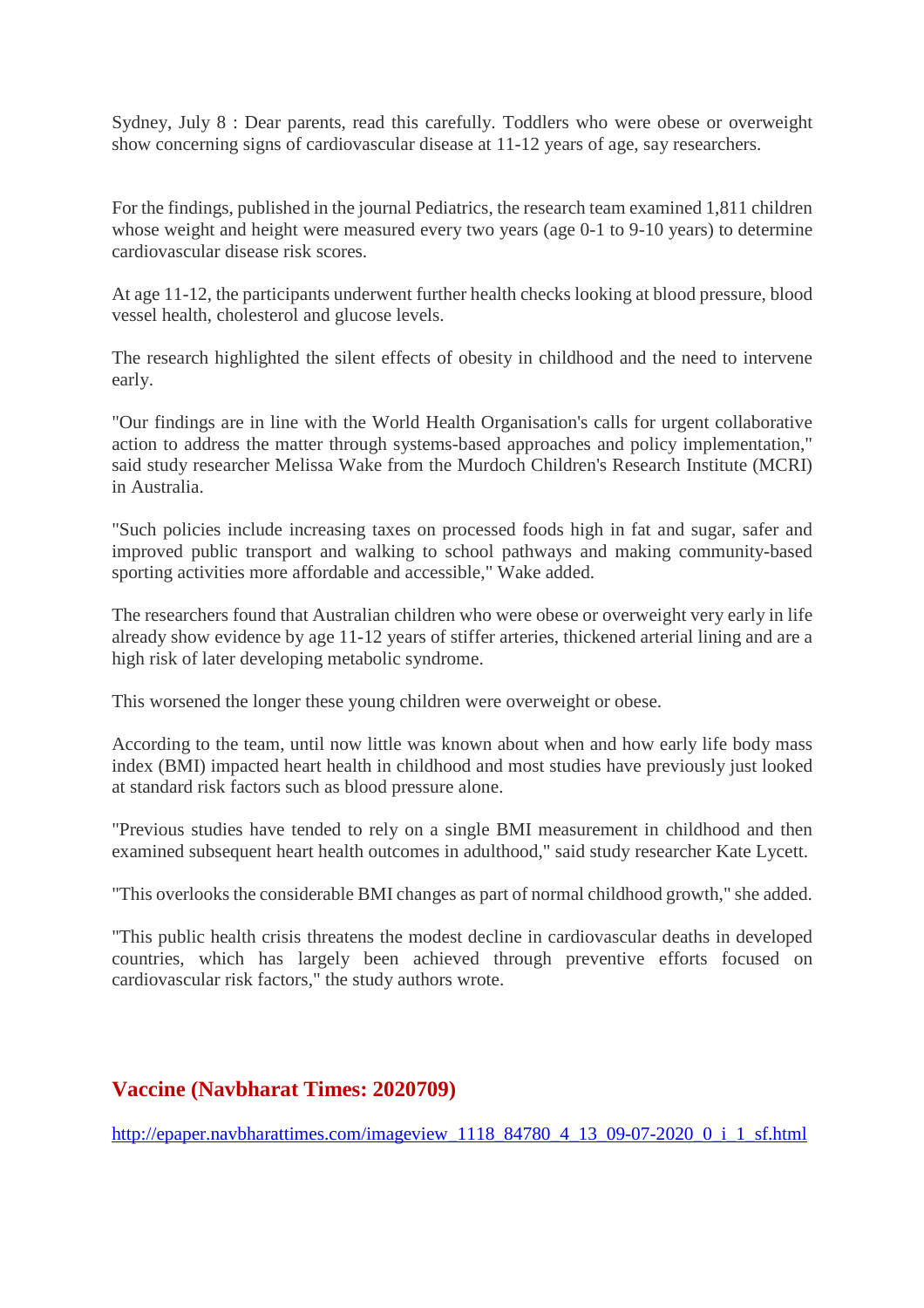# 'वैक्सीन नहीं बनी तो भारत में हर दिन आएंगे 2.87 लाख केस'



खेल गांव में 6 दिन में तैयार हुआ 500 बेड वाला कोविड सेंटर (विस)

# दिल्ली में 2033 मरीज, 3982 ठीक

दिल्ली में बधवार को 22 हजार से ज्यादा लोगों की जांच हुई और कोरोना के 2033 मरीज मिले। वहीं. 3.982 मरीज ठीक भी हए। यह संख्या नए केस से दोगने के करीब है। इस दौरान 48 लोगों की मौत भी हुई। वहीं, एम्स में 65 साल के एक बुजुर्ग में कोरोना के लक्षण मिले, लेकिन चार बार उनकी RT-PCR तकनीक से जांच हुई, चारों बार रिपोर्ट नेगेटिव आई। पांचवीं बार एंटीबॉडी टेस्ट में वह पॉजिटिव मिले।

### अमेरिका की MIT ने अपनी रिसर्च के बाद किया दावा

■ एनबीटी, नई दिल्लीः अगर भारत में समय रहते वैक्सीन नहीं बनाई गई तो अगले साल की सर्दियों तक देश में रोजाना 2.87 लाख कोरोना के नए मरीज आ सकते हैं। ये दावा अमेरिका मैसाच्युसेट्स इंस्टीट्यूट ऑफ टेक्नोलॉजी (एमआईटी) ने रिसर्च के वाद किया है। उधर, डब्लएचओ नेफिर चेतावनी जारी की है कि कोरोना का अभी पीक आना वाकी है। अभी आधे ही मामले सामने आए हैं। इसलिए, इस वक्त ज्यादा सावधानी वरतने की जरूरत है। देश में कोरोना से ठीक होने वालों की तादाद तेजी से वढ रही है। रिकवरी रेट अब 61.53 प्रतिशत पर पहुंच गया है।

वीते 24 घंटे में देश में कोरोना के कल 22752 नए मामले सामने आए हैं। कल मरीजों की संख्या अब 7 लाख 42 हजार 417 हो गई है। अबतक 4 लाख 56 हजार 831 लोग ठीक भी हो चके हैं। देश में अवतक कुल 20,642 लोगों की मौत हो चकी है। झारखंड के सीएम हेमंत सोरेन ने खुद को क्वारंटीन कर लिया है। ▶▶पेज 12

## **Coronavirus Airborn Hindustan: 2020709)**

https://epaper.livehindustan.com/imageview\_185412\_50956060\_4\_1\_09-07-  $2020\,7\,$ i 1 sf.html